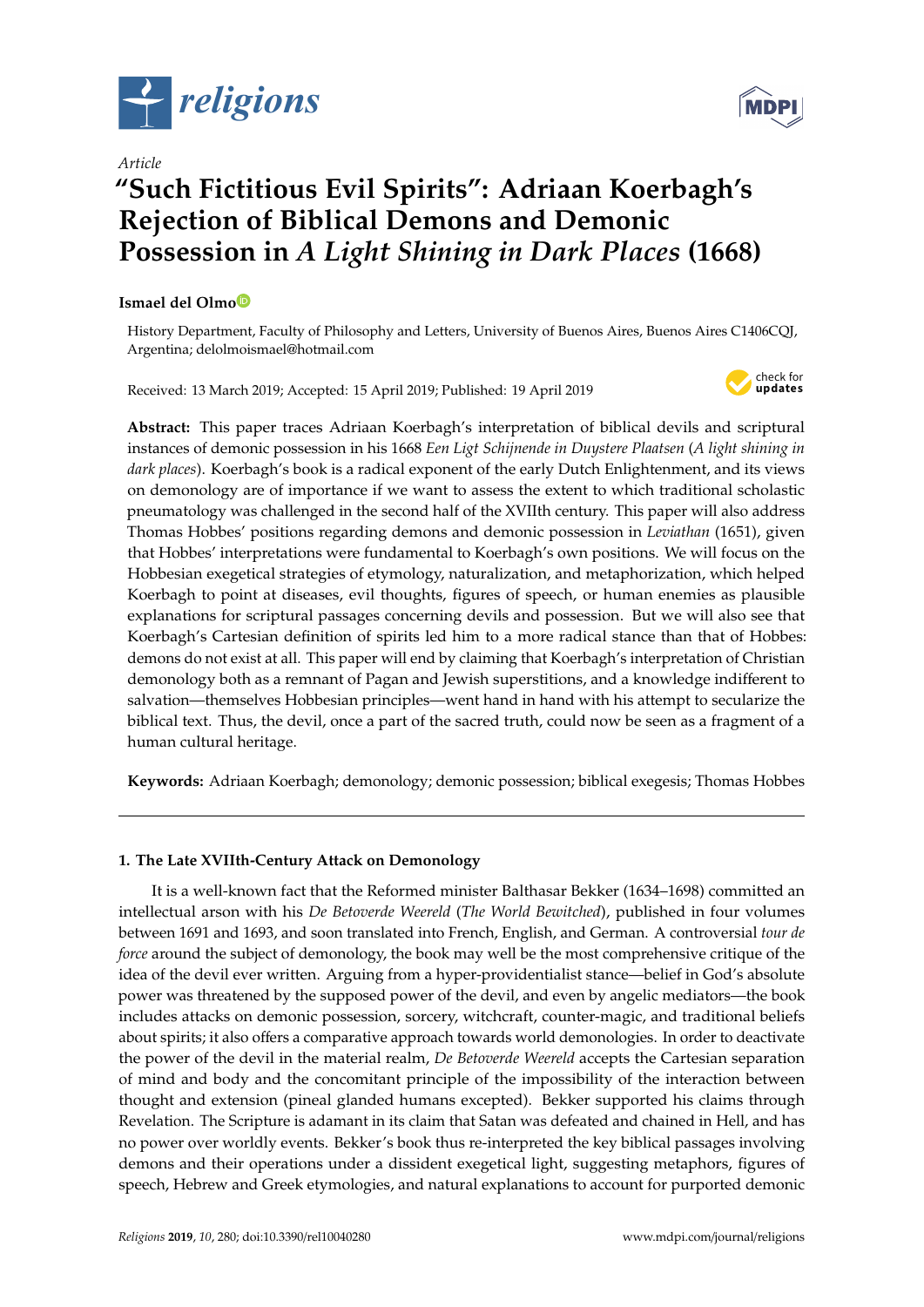entities and activities [\(Vermeir](#page-14-0) [2013;](#page-14-0) [Van Bunge](#page-14-1) [2000;](#page-14-1) [Van Ruler](#page-14-2) [2000;](#page-14-2) [Fix](#page-13-0) [1999;](#page-13-0) [Israel](#page-13-1) [1996;](#page-13-1) [Fix](#page-13-2) [1989;](#page-13-2) [Attfield](#page-13-3) [1985\)](#page-13-3). Undoubtedly, Bekker helped to accelerate a trend already present in early modern intellectual circles: the degradation of scholastic demonology as sheer superstition [\(Cameron](#page-13-4) [2010,](#page-13-4) pp. 264–69). His ideas were discussed in contemporary circles in a full-scale debate, and rejected by religious institutions—Bekker, accused of scandal and heresy, was denied communion and suspended from his ministry. It has been said that his views on the demonic even had an impact on popular culture; hence, Bekker could be credited for extending his proto-Enlightenment teachings outside the scholarly world [\(Wielema](#page-14-3) [2004,](#page-14-3) pp. 53–78).

One of the many contributions to the debate around Bekker's book was a 1691 anonymous Dutch poem, which refers to Bekker as one "whose intellect challenges the power of the devil" (*wiens brein des Duyvels macht betwist*). The author proposed an ironic "justification" (*onschuldiging*), stating that "you cannot blame this teacher for the texts he has written" (*Geen schult kan men dees Leeraar geven*/*Van't geen dat hy heeft uytgeschreven*), "because he cannot even speak for himself" (*Door dien hy selfs niet spreken kan*). It is clear who was at fault here: the "company of cunning heretics" (*Een party ketters vol van list*) whose works Bekker had read. Who were they? Among other names, the author lists "Hobbes" and "Spinosa" [\(Anonymous](#page-13-5) [1691,](#page-13-5) p. 7). $<sup>1</sup>$ </sup>

Most likely, the poet is thinking about *Leviathan* (1651), Thomas Hobbes' (1588–1679) masterpiece. Although *Elements of Law* (1640) already offers a discussion about "angels good and evil", Hobbes devotes this brief account mainly to his rejection of the scholastic notion of incorporeal substances [\(Hobbes](#page-13-6) [1928,](#page-13-6) pp. 42–43). It is only in his influential *Leviathan* that Hobbes writes several chapters arguing at length against the early modern biblical and philosophical interpretation of the devil—we will develop these points later in the article.<sup>2</sup> With regards to Baruch Spinoza (1632–1677), the reference is unclear: we are certain that the poet was not aware of the 1661 *Short Treatise*, an unpublished manuscript in which an entire chapter questions the existence of the devil [\(Spinoza](#page-13-7) [2002,](#page-13-7) pp. 98–99). Was the poem referring, then, to Spinoza's *Theological-Political Treatise* (1670), in which the biblical "evil spirit" is taken as the human passion of hatred and melancholy? [\(Spinoza](#page-13-8) [2007,](#page-13-8) p. 22). Was the poet thinking about Spinoza's famous letters to Hugo Boxel in the last months of 1674, where the philosopher attacked the belief in ghosts, apparitions, and incorporeal spirits? [\(Spinoza](#page-13-9) [1995,](#page-13-9) pp. 261–79). Or is

<sup>1</sup> "*Geen schult kan men dees Leeraar geven Van't geen dat hy heeft uytgeschreven Wel is't Heer Beckers Boek dan niet Dat een Betooverd' Wereld hiet? Wel neen, de man die heeft gesproken Met Schot, met Paling, van het spoken Met Carolyn, met Dellion Montanus, Dapper, die hy kon Spinosa, Hobbes, al haar geest Vind g'in sijn boek, als gy't doorleest De Alcoran en Talmuts zeden Gebruykt hy, voor sijne eygen reden En Koerbach moest ik niet vergeten En and're op dien stoel geseten Een party ketters vol van list Die maken niet als haat, en twist Meer and're geesten, als Van Dalen Die'k alle nu niet op wil halen Men doet dan ongelijk de man Door dien hy selfs niet spreken kan*".

> I would like to express my deep gratitude to Wendy Wauters (Katholieke Universiteit Leuven) for translating this passage. The anonymous reviewer of the article has also given valuable insight on the meaning of the poem. On another note, the anti-demonological influence of many of the authors considered in this poem, such as Abraham Palingh and Antonius Van Dale, is analyzed in. [\(Waite](#page-14-4) [2018\)](#page-14-4)

<sup>2</sup> For Hobbes' understanding of demons and its impact, see, among others, [\(Del Olmo](#page-13-10) [2018;](#page-13-10) [MacMillan](#page-13-11) [2014;](#page-13-11) [Bath and](#page-13-12) [Newton](#page-13-12) [2006;](#page-13-12) [Scha](#page-13-13)ffer [1985;](#page-13-13) [Jobe](#page-13-14) [1981\)](#page-13-14).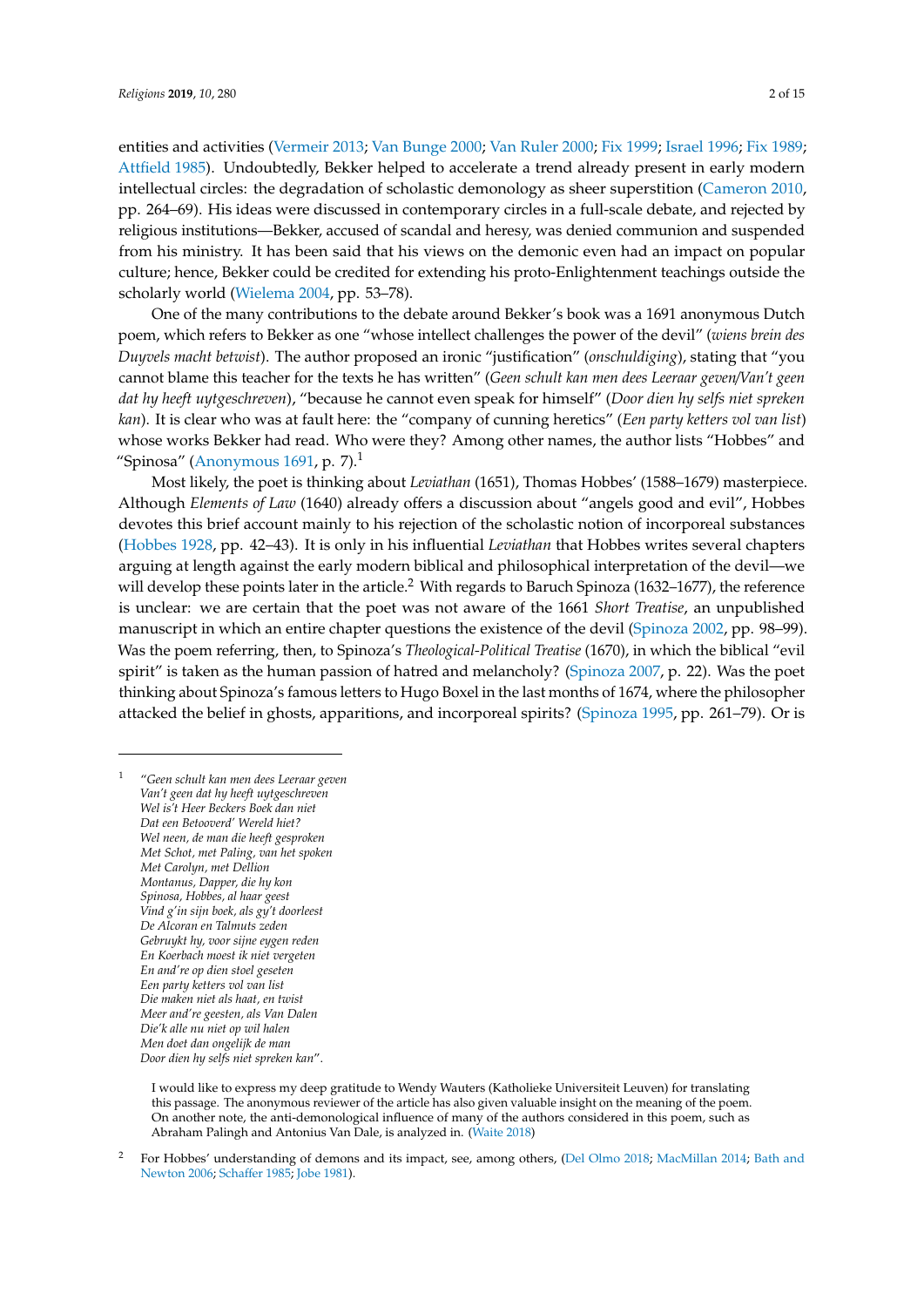the poem addressing Spinoza's reply to Albert Burgh in 1675, in which the excommunicated Jew accuses Burgh of fearing the Prince of Darkness, and thus, to have fallen in the hands of superstition? [\(Spinoza](#page-13-9) [1995,](#page-13-9) pp. 340–44). Be it as it may, it is clear that Hobbes and Spinoza were perceived as declared enemies of Christian demonology and thus as legitimate forerunners of Balthasar Bekker.

The Dutch poet also adds this brief note to the list of Bekkerian influences: "I must not forget Koerbach" (*En Koerbach moest ik niet vergeten*) [\(Anonymous](#page-13-5) [1691,](#page-13-5) p. 7). This is Adriaan Koerbagh (1632–1669), one of the most intriguing figures of the early Dutch Enlightenment [\(Salatowsky](#page-13-15) [2017;](#page-13-15) [Israel](#page-13-16) [2001,](#page-13-16) pp. 185–96; [Wielema](#page-14-5) [2003a,](#page-14-5) pp. 571–74; [2003b,](#page-14-6) [2001\)](#page-14-7). The poem could be alluding to *Een Blomhof van allerley lieflijkheyd* (*A flower garden of all sorts of loveliness*), published in February 1668. Organized as a dictionary, the book translates and analyses what Koerbagh calls "bastard words" in Hebrew, Greek, Latin and French, which were used daily in the practice of Law, theology, and medicine. Koerbagh portrays the book as an attack on what he perceived as the language of the elite, designed to deceive ordinary people. Here, he rejected the early modern idea of the devil in one short entry, "Duyvel" [\(Koerbagh](#page-13-17) [1668,](#page-13-17) pp. 258–59). But Adriaan's most important contribution to the intellectual history of demonology, and the one we will study in this paper, is *Een Ligt Schijnende in Duystere Plaatsen* (*A light shining in dark places*), finished also in 1668 [\(Koerbagh](#page-13-18) [2011;](#page-13-18) [Van Bunge](#page-14-8) [2011,](#page-14-8) pp. 1–38).<sup>3</sup> Arguably one of the most radical texts of the early modern period, it contained among other dissident ideas an elaborated diatribe against the devil and demonology.

Koerbagh, a doctor of medicine and law, entered Spinoza's inner circle at the beginning of the 1660's, sharing with its members the critique towards the scriptural and political foundations of revealed religions and Christian confessions. *A light shining in dark places*, an outspoken radical work, poured scorn on the irrationality of organized religious beliefs, labeling them as sheer superstitions. As with his *A flower garden*, the book was devised as a tool for the philosophical enlightenment of the people and to this end, it was written in Dutch and in a straightforward style—fatal mistakes that Spinoza would never make ("*caute*").<sup>4</sup> Due to the scandal that arose with *A flower garden*, the book, labeled as "atheisticum" in Reformed circles, was suppressed in Amsterdam and confiscated in Utrecht [\(Israel](#page-13-16) [2001,](#page-13-16) p. 190)—Koerbagh fled to the autonomous county of Culemborg. He carried with him the manuscript of his new *oeuvre*. After working through almost 180 pages of *A light shining in dark places*, an increasingly horrified printer at Utrecht alerted the local officials about Koerbagh's manuscript. Word soon reached Amsterdam, and its authorities issued a warrant, seized the runaway Adriaan in Leiden, brought him back to Amsterdam, interrogated him, and condemned him in July 1668 to ten years in prison under the charge of blasphemy. He lasted a little more than one year, dying in October 1669. Censorship was brutal: only two copies of *A light shining in dark places* survive today, presumably those the authorities used to build up the case [\(Nadler](#page-13-19) [2011,](#page-13-19) pp. 38–51).

It seems clear that, in his search for Bekker's influences, the anonymous Dutch poet was trying to identify the main suspects involved in what Jonathan Israel has called "the death of the devil" [\(Israel](#page-13-16) [2001,](#page-13-16) p. 375). It is hard to know whether such demonicide was ever perpetrated, as belief in devils and demonology continued in the late modern period and beyond [\(Gijswijt-Hofstra et al.](#page-13-20) [1999\)](#page-13-20). But there is no doubt that during the second half of the XVIIth century, reaching a peak with Bekker's contribution, the medieval and early modern idea of the Enemy was under heavy fire. Given that the science of devils was deeply entwined with exegetical tradition, scholastic physics and metaphysics,

<sup>&</sup>lt;sup>3</sup> There is doubt about the involvement of Adriaan's brother, Johannes Koerbagh (1634–1672), a theologian, in the writing of the book [\(Wielema](#page-14-3) [2004,](#page-14-3) p. 85; [Israel](#page-13-16) [2001,](#page-13-16) p. 195).

<sup>4</sup> Indeed, Wielema claims that Koerbagh's works "are certainly far more outspokenly anti-Christian than anything Spinoza ever dared to write. In addition, Koerbagh wrote purposely in Dutch in order to enlighten not just the academic elite but, more importantly, the common people as well" [\(Wielema](#page-14-3) [2004,](#page-14-3) p. 85). Let us remember that Spinoza published his *Theological-Political Treatise* anonymously and in Latin, and the place of publication and the name of the printer were false ("Hamburgi, apud Henricum Künraht"). Furthermore, after the scandal brought by the book, he did not publish anything else. This is one of the main reasons why Antoine Lilti has challenged Israel's view of Spinoza as the origin of the "radical" Enlightenment [\(Lilti](#page-13-21) [2009;](#page-13-21) [Israel](#page-13-16) [2001\)](#page-13-16).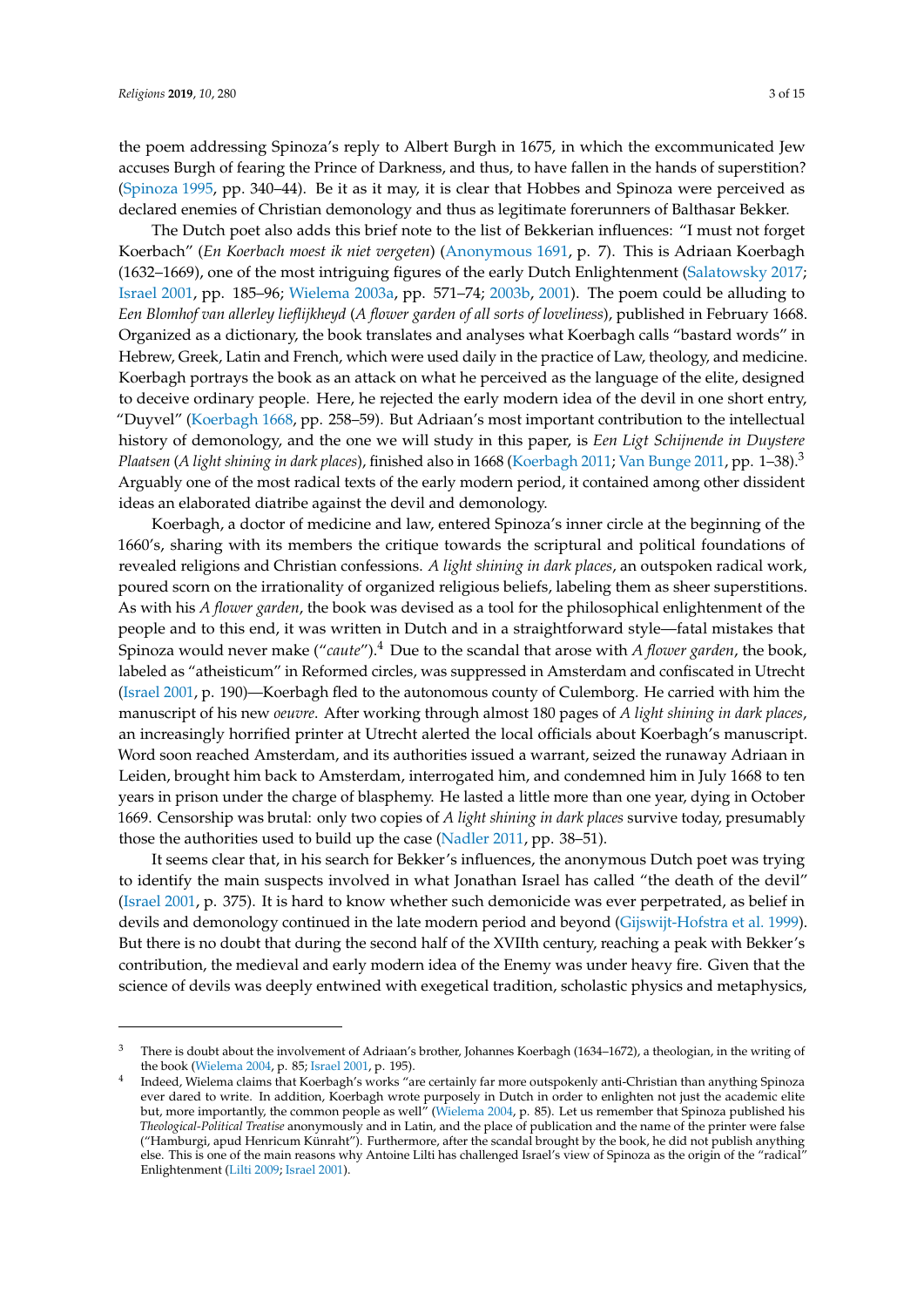and crystalized assumptions about the power of the Christian churches and its heralds, anti-demonic attacks had obvious implications at the level of Biblical exegesis, natural philosophy, theology, and politics—or, following Spinoza's perceptive terminology, at the theologico-political level. In this paper, I aim to trace these implications by focusing on one particular vignette of the crusade against the early modern devil: the views on evil spirits and demonic possession found in Koerbagh's *A light shining in dark places*. To my knowledge, there is no detailed study on this subject. A thorough consideration of Koerbagh's anti-demonological positions will be useful to assess the extent to which traditional early modern pneumatology—that is, the scholarly notions on spirits, their ontology, their powers over causality, and the ways they interacted with bodies—was rejected in the early Enlightenment.

In searching for Koerbagh's views on the devil and demonic possession, we will have the opportunity to assess the influence of Thomas Hobbes, one of the main figures among those anti-demonological "cunning heretics" mentioned by the Dutch poet. Koerbagh knew *Leviathan* well, as Gerrit Jongeneleen has made clear in his systematic research on Hobbes' impact on Adriaan's thought [\(Jongeneelen](#page-13-22) [1991\)](#page-13-22). In fact, *Leviathan* is the only contemporary book from which Koerbagh openly quotes; furthermore, he had a close friendship with its translator into Dutch, Abraham van Berkel, also a member of Spinoza's *clique*[\(Wielema](#page-14-9) [2017\)](#page-14-9).<sup>5</sup> It is known that, England excepted, the Dutch Republic was the territory in which Hobbes' works exerted their greatest influence [\(Malcolm](#page-13-23) [2002,](#page-13-23) pp. 27–52). And this influence seems crucial to the radicalism of the Dutch Enlightenment: as an author has put it, Hobbes was "the fountainhead of intellectual contamination and religious heterodoxy in the second half of the seventeenth century" [\(Champion](#page-13-24) [2012,](#page-13-24) p. 95). Highlighting Hobbes' presence in Koerbagh's demonology would be in line with Noel Malcolm's critique of Israel's concept of "radical Enlightenment" essentially as a Spinozist and underground phenomenon. As Malcolm suggests, one should not despise changes within mainstream theology, mainstream metaphysics, and mainstream psychological and moral theory, changes that could lead to radical reactions; in this sense, between Spinoza and Hobbes, the latter was the most influential of the two in the European intellectual landscape [\(Malcolm](#page-13-23) [2002,](#page-13-23) pp. 535–37).<sup>6</sup>

Did Hobbes influence Koerbagh's anti-demonological arguments? And if he did, to what extent? On the one hand, we shall see that Hobbes seems to have had an important impact on Koerbagh's anti-demonological exegesis, which includes a radical etymological interpretation of the names and words traditionally attached to the Christian evil spirit ("Satan", "Abaddon", "devil", "angel"), and the naturalization and metaphorization of biblical devils and instances of demonic possession. We will encounter this Hobbesian imprint again in our conclusion, when evaluating Koerbagh's claim regarding the Pagan origins of demonology, and his rejection of devils as utterly irrelevant in matters concerning salvation.

Nevertheless, on the other hand, it seems clear that Koerbagh surpassed Hobbes in his radicalism. Concerning anti-demonological arguments, Jonathan Israel does indeed mention Hobbes as a main influence on the XVIIth-century's skepticism towards devils. But he adds that "proceeding several steps further, from the 1660s, the founding fathers of philosophical radicalism initiated their campaign, negating Satan, spirits, and supernatural forces altogether in complete defiance of received ideas" [\(Israel](#page-13-16) [2001,](#page-13-16) p. 375). We may place Koerbagh among those whom proceeded "several steps further". This is a direct consequence of different metaphysical frames. Hobbes' critique of evil spirits is part of his attack on the notion of "incorporeal substances", an essential element of scholastic pneumatology. Hobbes argues that, together, these terms imply an outright contradiction: substances, as part of the *res* of the universe, occupy space. Spirits exist, but they are subtle and invisible bodies, like the air and the

<sup>5</sup> In order to escape trial after the scandal caused by *A flower*, Koerbagh fled to Culemborg, where he joined Van Berkel, already in hiding after his controversial Dutch edition of *Leviathan* in 1667. Furthermore, Van Berkel assisted Koerbagh in reading proofs for *A light shining in dark places*, and tried to convince the printer in Utrecht—who would eventually alert the authorities about the book—to finish the job [\(Israel](#page-13-16) [2001,](#page-13-16) p. 190; [Van Bunge](#page-14-10) [2001,](#page-14-10) p. 101).

For Malcolm's debate with Israel, see [\(Springborg](#page-13-25) [2004\)](#page-13-25).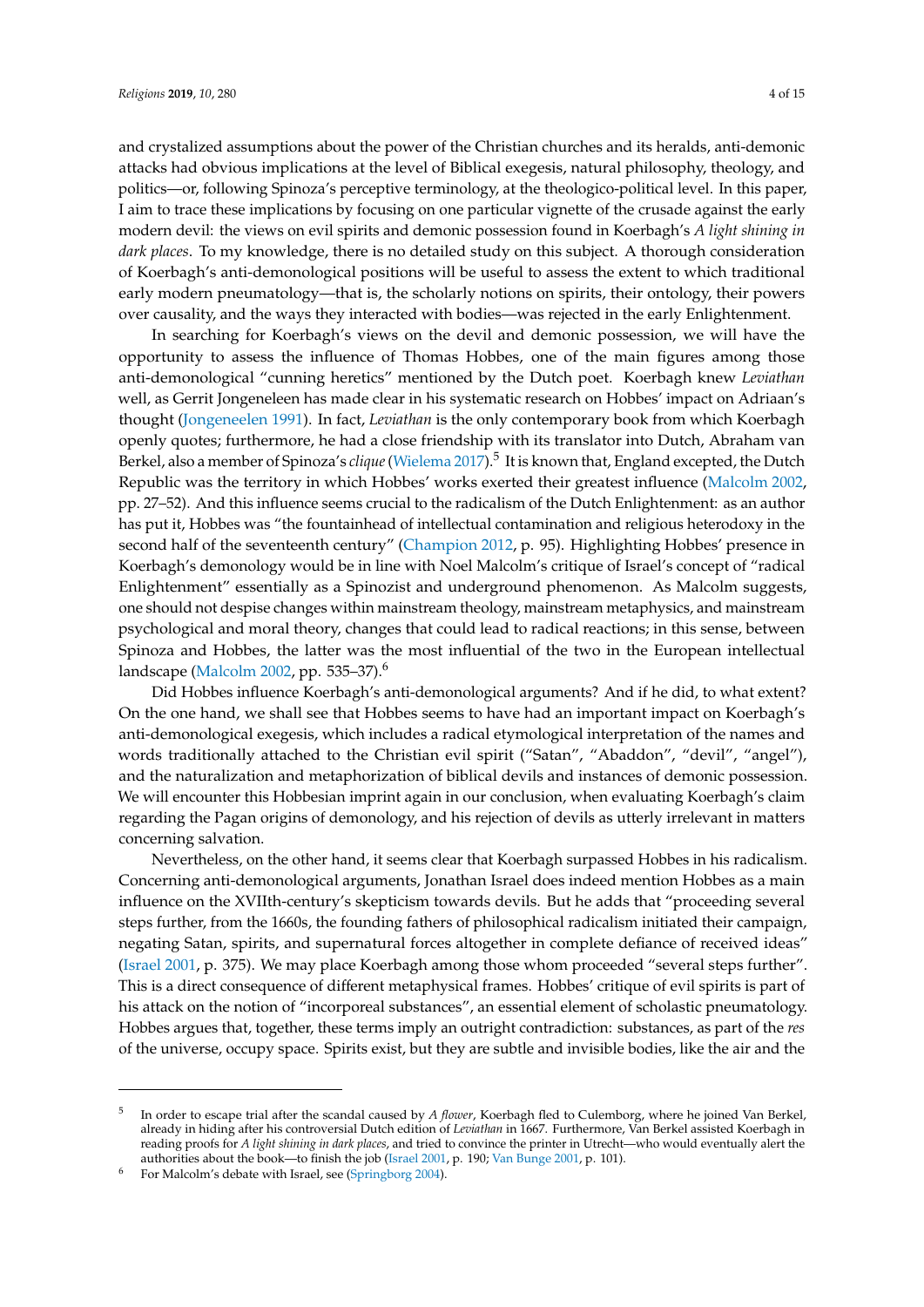vital spirits. Furthermore, Hobbes had to admit that Scripture forces us to acknowledge not only that spirits exist, but that there are such things as evil spirits [\(Hobbes](#page-13-26) [2012,](#page-13-26) pp. 7, 207, 210–11, 214, 371–73).

I consider, then, that Jongeleen misses the point when, searching for Hobbes' influence on Adriaan, he affirms: "Comme Hobbes, Koerbagh nie l'existence d'esprits spirituels: ce qu'on appelle un mauvais esprit n'est rien d'autre que le Vice qui empêche le soutien divin de s'effectuer" [\(Jongeneelen](#page-13-22) [1991,](#page-13-22) p. 257). The first part of the sentence is correct: Hobbes denies that there are "spiritual spirits"; but he does not reduce the "mauvais esprit" to vice: they could also be substances. On the contrary, as we shall see below with more detail, Koerbagh took a more radical stance. He made use of a Cartesian definition of spirit: "a spirit consists in thought", or, alternatively, "a spirit is a thinking thing". Being pure thought, disembodied spirits could never act on matter [\(Koerbagh](#page-13-18) [2011,](#page-13-18) pp. 59, 61; [Wielema](#page-14-6) [2003b,](#page-14-6) p. 73). Thus, Koerbagh's metaphysics shows that the Christian devil, a substantial entity with will and capacity to intervene in the material world, is an error. This is a depart from Hobbes' anti-demonology, a depart connected with Koerbagh's Cartesian philosophy, but also with his views on Revelation: whereas *Leviathan* affirms that Scripture forces us to acknowledge demons as substantial beings, *A light shining in dark places* went on to deny that demons were part of Revelation. It remains true that, in order to support these claims when discussing demons in the Scripture, Koerbagh deployed the exegetical weapons of etymology, and the naturalization and metaphorization of devils and their activities, strategies which *Leviathan* had systematized more than a decade earlier. But these were now pointing in a more radical direction than Hobbes imagined (or dared to affirm): denying the very existence of evil spirits.

The conclusion will underline Koerbagh's emphasis on the rejection of demonology as a pernicious Pagan doctrine, alien to Christianity's true message. This went hand in hand with what, for lack of a better term, we may refer to as a strong secularizing effort on Koerbagh's part: he insists that several biblical passages are better understood in light of natural reason and natural causality, debunking previous claims to supernatural or demonic causalities. As stated above (and as we will argue below), Hobbes may have inspired Koerbagh's view, according to which these passages hold no importance whatsoever to men's salvation. In this line, I will conclude this text mentioning what it seems to me to be the driving force behind Koerbagh's views on devils and demoniacs: the understanding of (part of) the Scripture not as sacred truth but as cultural heritage.

#### **2. "We Rightly Reject the Fabricated Evil Spirits": Explaining Away Spirits and Demons**

Adriaan Koerbagh frames his arguments against demonology as an attack on the affinities between organized Christianity and superstition. This diatribe stems from *A light shining in dark places's* approach towards "rational religion". Abandoning the true knowledge of God, theologians and their flocks "have fallen from a rational religion to a religion full of superstitions, fictions and fabrications". This is often due to the difficulty of Scripture itself, worsened by the ignorance of those in charge of understanding and explaining it. Indeed, "the errors and fallacies of the divines in theology and religion" are due to "the obscurity and confusion of Scripture, further increased by false interpretation" [\(Koerbagh](#page-13-18) [2011,](#page-13-18) pp. 47, 219). In this section, we shall analyze one crucial element of this blend of irrational religion, false exegesis, and theological ignorance: the devil.

It has been noticed that Koerbagh thought that an important metaphysical fiction pervading religions was the belief in the existence of incorporeal and spiritual entities capable of operating in the material world [\(Wielema](#page-14-6) [2003b,](#page-14-6) p. 72). Hence, our discussion on Koerbagh's devils must tackle his views on pneumatology. In this line, it is striking to learn that Koerbagh published a Spinozist book before Baruch Spinoza had the chance to deliver his philosophy to the printing press—in fact, during his trial, Koerbagh was asked if his metaphysical ideas derived from Spinoza's "pantheism", and if he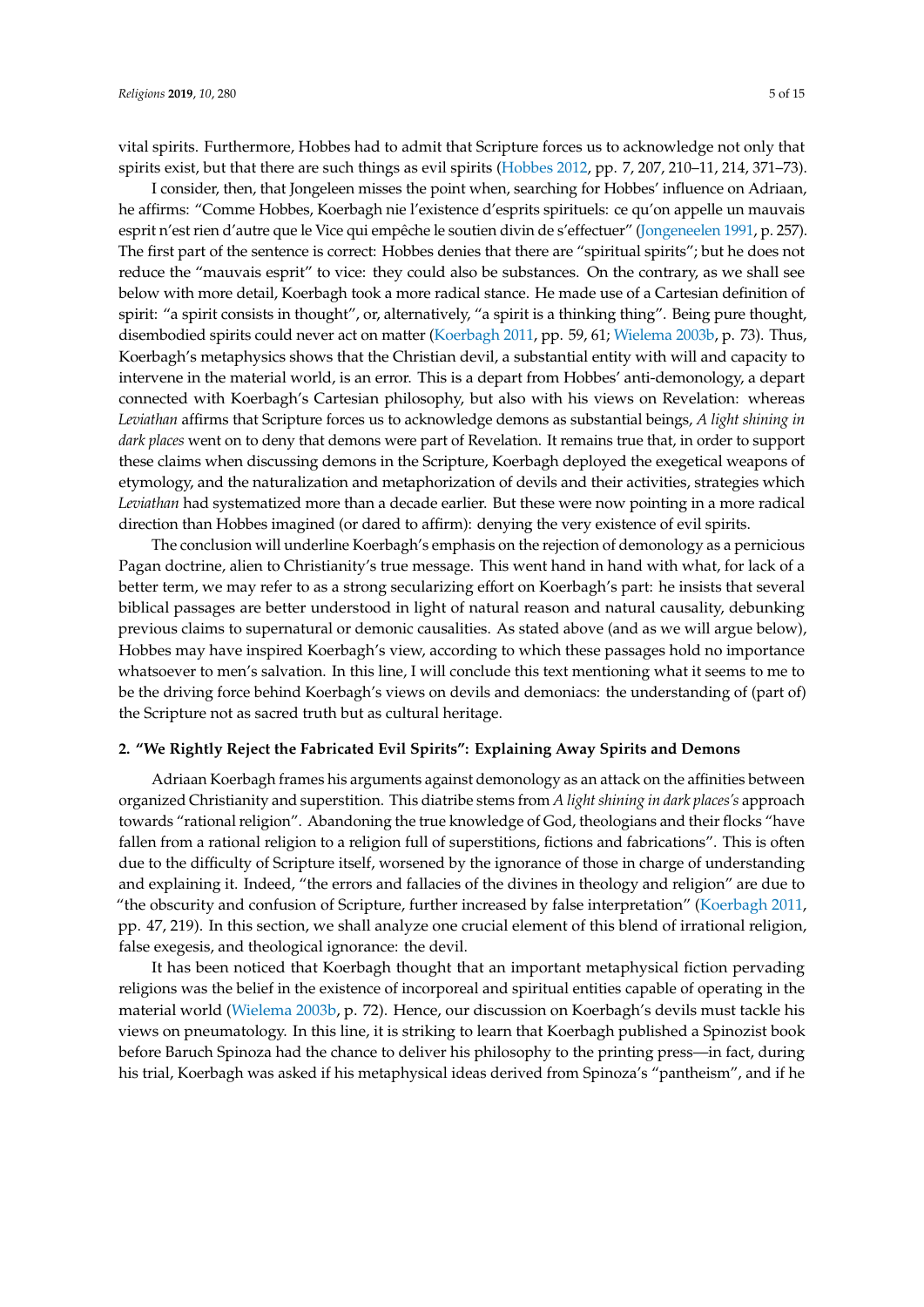shared his interpretation of the Bible with the excommunicated Jew [\(Van Bunge](#page-14-8) [2011,](#page-14-8) pp. 28, 32).<sup>7</sup> *A light shining in dark places* affirms that God is a simple, unique, eternal, infinite Being with two known attributes, thought and extension. This Being, the only substance, is all in all, "so all that one sees, hears and feels is nothing but a mode of being dependent on this Being". Now, this Being has often been misunderstood, even by the authors of Scripture. John 4: 24, for example, states that "God is spirit". But the Apostle "does not say or explain what a spirit is or what is the nature of a spirit". On a footnote, Koerbagh gives the Greek etymology for the word "spirit" (*pneuma*) as "breathing, blowing, emitting wind, giving off smell". It is clear, then, that if the Greeks portray God as a spirit, they "never knew what a spirit is". And what is it? As we have seen above, Koerbagh defines it in a Cartesian way: "a spirit consists in thought", "a spirit is a thinking thing" [\(Koerbagh](#page-13-18) [2011,](#page-13-18) pp. 59, 61).

This critique of the traditional notion of "spirit" is of obvious importance for the book's understanding of devils. Koerbagh highlights that the Christian Church is very interested in the subject of demonology, and "the theologians insist that we believe in evil spirits". He refuses to comply: "I deny that there are such fictitious evil spirits as the clergy say there are" [\(Koerbagh](#page-13-18) [2011,](#page-13-18) pp. 235, 425). As we saw in the introductory section, his opposition is philosophical, given that Cartesianism indicates that a disembodied spirit cannot act on matter. In this line, Koerbagh states, for example, that "it is said of the invented evil spirits" that they seduce people, or even kill them, actions that "do not belong to a spirit". But they do take place amidst human beings, who are spirit *and* body. Thus, "evil spirits" should not be considered as "independently existing spirits" or entities "outside the human domain"; often, it is "a human being who is someone else's evil spirit". Alternatively, if not human enemies, these "evil spirits" could be understood as "evil thoughts" and inner dispositions: we can be seduced to all kinds of evil and be led to "a disquiet and unhappy state" by ignorance, desire for money, yearning for status, and immoderation. Given that these things "exist in our souls, which are spirits (...), one may call them, although not quite accurately, spirits". In conclusion, for Koerbagh the "evil spirits" must be seen as "twofold, physical and spiritual": one's own thoughts and dispositions, and one's own human enemies [\(Koerbagh](#page-13-18) [2011,](#page-13-18) pp. 429, 451, 453). As we will see, this definition opens the door to the naturalization and metaphorization of evil spirits and spiritual distress.

But if this is so, what are we to do with biblical evil spirits? Here, *A light shining in dark places* is in tune with Thomas Hobbes' etymological analyses of the scriptural terms that were applied to the Enemy for centuries, as well as with *Leviathan*'s exegetical strategies of naturalization and metaphorization of biblical passages concerning demons. Hobbes affirms that in the Bible, "spirits" may refer to (a) substances; (b) metaphors; (c) "an office, or quality"; (d) diseases; or (e) mental images. First, as we saw, Hobbes believed that the Scripture forces us to acknowledge the existence of evil spirits; but nothing forbids us to affirm that these are corporeal substances. Second, an evil spirit may stand, in a metaphorical sense, for a disposition or inclination: an "unclean spirit" refers to an evil disposition [\(Hobbes](#page-13-26) [2012,](#page-13-26) p. 208). Third, etymology shows us that "Satan", "Devil", "Abaddon", and "angel" are offices and qualities (respectively, "enemy", "accuser", "destroyer", "messenger"); these biblical terms, which should have never been left untranslated by the theologians, address not substantial spirits, but earthly human enemies of the Kingdom of God, or God's messengers [\(Hobbes](#page-13-26) [2012,](#page-13-26) pp. 213, 244). Fourth, several instances in which the Bible uses the word "spirit" could be interpreted simply as the way in which Pagans, Jews, and early Christians, ignorant of natural causes, understood mental diseases [\(Hobbes](#page-13-26) [2012,](#page-13-26) p. 208). Finally, we may think of "spirits" as mental images; that is, the product of a deceptive sense perception, dreams, and visions [\(Hobbes](#page-13-26) [2012,](#page-13-26) p. 210).

Koerbagh favors Hobbes' interpretation of biblical spirits as metaphors, natural diseases, earthly enemies, and messengers. This is evident in his etymological critique. For him, as for the English thinker, the clergy is at fault in not translating *Satan*, *devil*, or *Abaddon*, words that mistakenly imply

<sup>7</sup> The interrogators asked Koerbagh about his relationship with Spinoza: "He admitted to having spent some time with Spinoza, to having gone to his home on different occasions, but he had never spoken of this affair with him  $(\dots)$ . [He] affirms that he never spoke of this doctrine [Biblical exegesis] with Spinoza" (quoted in [\(Nadler](#page-13-19) [2011,](#page-13-19) p. 44)).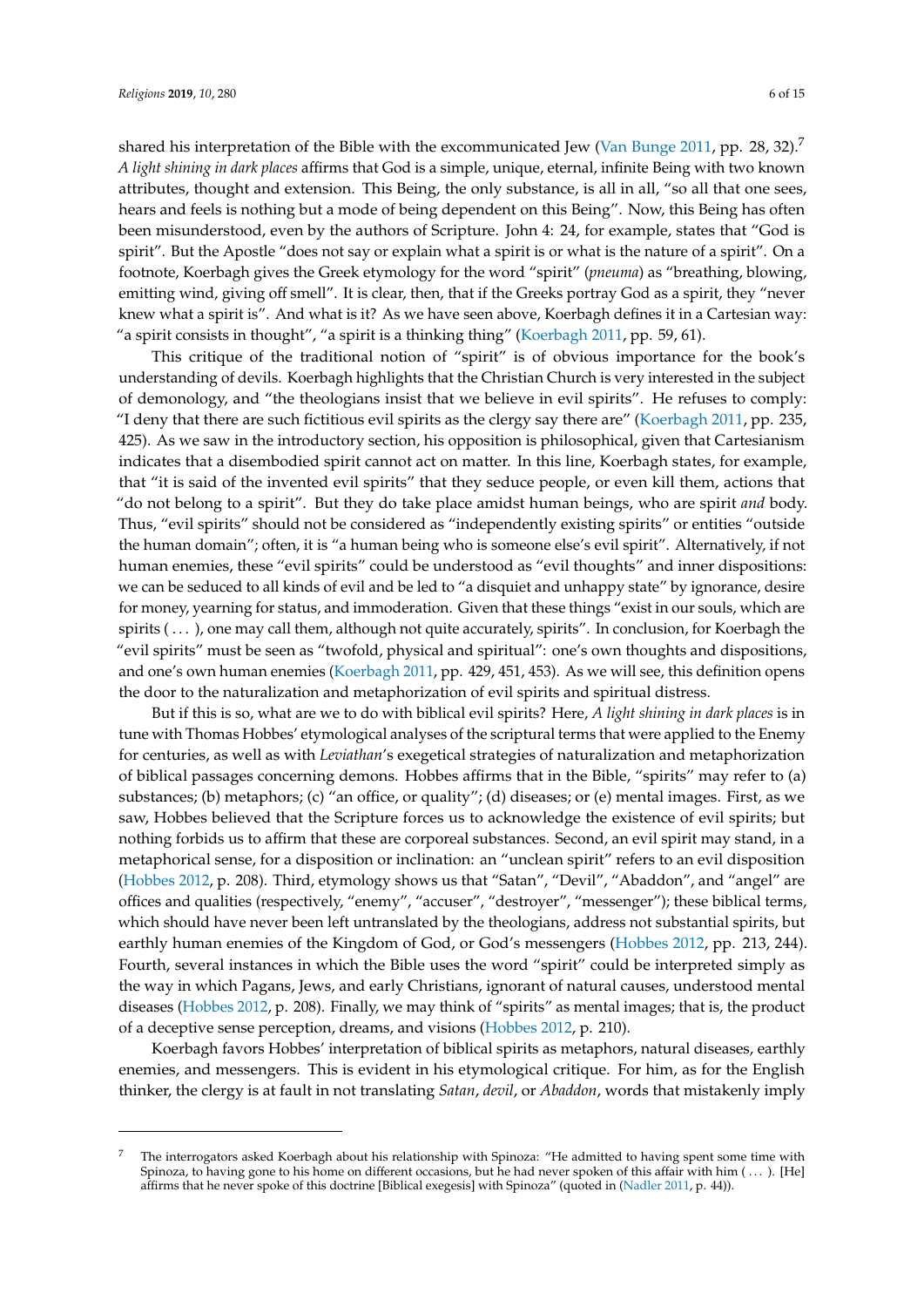that the Scripture is speaking of proper names, or, as Koerbagh puts it, of "spirits in particular". As *Leviathan* contends, these terms refer to actions or dispositions. Note that Koerbagh—as he had already done in his 1668 dictionary, *A flower garden*—proposes accurate translation as a way to enlighten the general public: if theologians do not wish to give the proper meaning of the biblical text, Koerbagh will, "so that the common people may arrive at an understanding of such matters"—and once this is achieved, that they may reject Christian demonology altogether [\(Koerbagh](#page-13-18) [2011,](#page-13-18) pp. 422, 453).

*Diaboloi*, for example, is Greek for "slanderers", "accusers", "deceivers". *Satan* is Hebrew for "adversary or opponent", and "resister". In addition, while the theologians repeat that *Satan* or *diaboloi* "can only be said of evil spirits", the Scriptures also uses them to refer to "good spirits" and "people". In the same line, the term *Abaddon* means "destroyer, disrupter", and it is said, says Koerbagh, not of "fabricated evil spirits", but of "evil people ( . . . ) destroying and disrupting [the] peace". The same holds true for "angels" (*aggelos*), which means "messengers", and that we should apply to "human messengers". Koerbagh also points out that, in the Bible, the devils "carry the name of several evil actions they perform". The Greek word *diaballein*, for example, means "speaking evil, blaming, accusing, informing, gossiping, and deceiving" [\(Koerbagh](#page-13-18) [2011,](#page-13-18) pp. 422, 425, 429).

He also analyzes the Greek word *daimon*. An ambiguous term to say the least, it can mean "God", "wise", "a hero or famous person", and a "hellish" or a "heavenly" god. The Greeks, "full of superstition", said that these *daimones* could also be spirits "good or evil". It is on these "fictions and nonsense" that Christian theologians rely—although, here, the clergy adds something of their own: that demons are "disembodied spirits ( . . . ) evicted from heaven", a notion alien to the Pagans. Be it as it may, since the Greeks "never provided any clear proof" of the existence of these spirits, Koerbagh favors an alternative meaning for *daimon*: "the inborn nature of man". Thus, "someone with a good nature also has a good soul or spirit, and ( . . . ) one with a bad nature also has a bad soul or spirit". From this word one can also derive *daimonân*, which stands for being "senseless, insane, or mad and raving" [\(Koerbagh](#page-13-18) [2011,](#page-13-18) pp. 433, 435). As we may see, etymology reinforces Koerbagh's strategy of naturalization and metaphorization of Biblical passages concerning devils: they are evil humans, evil dispositions, or mental disorders.

Let us now turn to Koerbagh's interplay between etymology, exegetical strategy, and Cartesian metaphysics. Matthew 4:1–11 records that "the devil", "Satan", appeared to Jesus in the wilderness, and took him to a high mountain in order to tempt him. It is worth noting that Hobbes analyzes the same story (adding Luke's version, 4:1–13), claiming that demonic temptation happened in Jesus' spirit, as a vision [\(Hobbes](#page-13-26) [2012,](#page-13-26) p. 354). Koerbagh agrees, at least in part: the demonic temptation comes not from without, it happens not outside Jesus' mind, but inside of him. This follows from his Cartesianism: being thought, "a spirit cannot lead someone away or take him somewhere and lead him to a high mountain". Clearly, theologians cannot use this passage as proof of the existence of a devil named Satan. What is Matthew saying, then?

It is true that I deny that there are such evil spirits as the clergy say there are, but I have not denied that there can be evil thoughts by which someone can be assailed as if by evil spirits, because thoughts spring from the mind. [\(Koerbagh](#page-13-18) [2011,](#page-13-18) pp. 235–37)

This implies a radical turn regarding Hobbes' interpretation: since metaphysics indicates that "evil spirits" may simply mean "evil thoughts", the passage does not evoke Jesus' vision, but a metaphor, a representation of his inner battle. "There was a mental struggle in his mind", between preaching the truth with no regard for his own safety, and a "strong desire for vain worldly status, or money" [\(Koerbagh](#page-13-18) [2011,](#page-13-18) p. 237).<sup>8</sup> But what about Satan? Koerbagh's reading is again far more radical than Hobbes', and resulting in a highly heterodox version of Christ's demonic temptation: since "Satan", as we saw, can be translated as "adversary" or "tempter", this term may allude "to one of the closest

<sup>8</sup> Koerbagh insists on this idea later on: if the word *diaboloi* means "accusers", who is the most powerful accuser at God's disposal? Not "any fabricated evil spirits", certainly, but "someone's own conscience" [\(Koerbagh](#page-13-18) [2011,](#page-13-18) p. 422).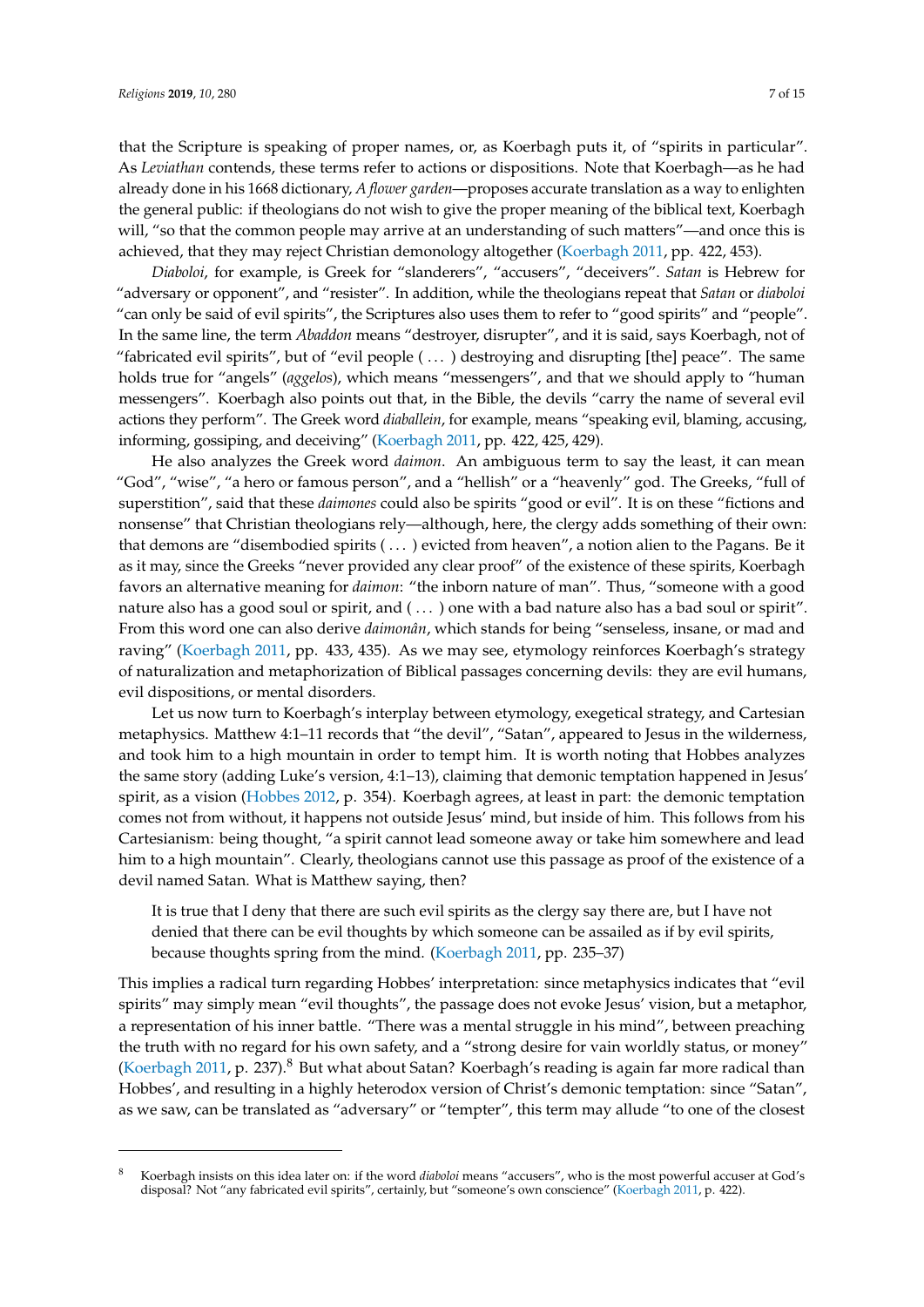friends of the Saviour", an Apostle. Before Jesus went to the desert, one of his followers could have tried to convince him of giving up his dangerous mission. This may have given Jesus doubts: "there arose in his mind, asked when he was alone, such a struggle as we have described" [\(Koerbagh](#page-13-18) [2011,](#page-13-18) pp. 237, 239).<sup>9</sup>

Let us see another example, the meaning of evil "angel". Koerbagh takes two passages, 2 Peter 2:4 and Jude 6, concerning angels who have erred and are punished by God. Hobbes quotes these verses in order to support his theory of angelic materiality against the scholastic notion of angels as "incorporeal substances": the passages, speaking about evil spirits being tormented or chained, show that "Angels (...) are not thence proved to be Incorporeal"; they "prove the Permanence of Angelical nature", and "confirmeth also their Materiality" [\(Hobbes](#page-13-26) [2012,](#page-13-26) p. 213). However, we should note that a couple of lines above, quoting Matthew 25:41, Hobbes does suggest that these evil spirits could be, in fact, evil humans: "The name of Devil and his Angels may be understood of the Churches Adversaries and their Ministers" [\(Hobbes](#page-13-26) [2012,](#page-13-26) p. 213). Koerbagh is here, once again, more radical than Hobbes. Since his metaphysics forbids the existence of evil spirits as substances, he is not interested in debating the materiality or immateriality of "angels"; these passages clearly allude to human beings, and only to them. For example, 2 Peter 2:4: "God did not spare the angels when they sinned, but cast them into hell, and committed them to pits of nether gloom to be kept until the judgment". This passage is often incorrectly signaled as proof of "the fall of the spirits", an unwarranted assumption since nothing is said about evil spirits. The key word here is "angel": as we saw earlier, this means "messenger", and it refers, not to spirits, but to "human messengers" [\(Koerbagh](#page-13-18) [2011,](#page-13-18) p. 427). Peter wrote about angels who erred, which can be interpreted as "prophets or teachers who go astray". The passage, thus, speaks of

angels who said that they came on the orders of God to the people to proclaim their message, but who erred, that is, lied, which is not from God, and that God did not spare them but threw them into hell or down below, that is, cast them out or rejected them and delivered them to the chains of darkness, that is, to the lie, so as to be kept until judgement. [\(Koerbagh](#page-13-18) [2011,](#page-13-18) p. 349)

The same reading could fit Jude 6, which states that the "angels" who erred have been kept by God "in eternal chains in the nether gloom until the judgment of the great day". Koerbagh insists that the passage, contrary to what the Christian tradition says, "is not about devils, but about teachers in error". In this way, his interpretation of a demonological passage gives way to a theologico-political diatribe, a secularized demonization indeed: *A light shining in dark places* uses Jude 6 to pour scorn on the "leaders" of religion, the theologians, who had abandoned the light "and for political gain become seducers instead of leaders". Hence, whereas Jude 6 does not offer "proof of any evil spirit", it gives us "proof of evil human beings" who will be kept by God in darkness, "that is, false teachings" [\(Koerbagh](#page-13-18) [2011,](#page-13-18) pp. 427, 429).

As we can see, although Koerbagh displays a Hobbesian biblical exegesis based on an etymological interpretation of the scriptural evil spirit, his Cartesian metaphysics applied to Revelation seems more radical than Hobbes' materialism, not only rendering the operations of incorporeal spirits impossible, but denying that biblical evil spirits could exist as substances. On the overall subject of the biblical devil, Koerbagh concludes:

Since we have not been able to discover from all the names found in holy scripture that there are such evil spirits as the theologians invent, neither from the book on the origins nor any

<sup>9</sup> It is interesting to point out that Koerbagh uses this idea to draw a parallel between him and Jesus: "If someone asks me how I dare consider a friend or acquaintance [of Jesus] as the tempter, I would answer that I read that his friends and those near to him slandered and scolded him, calling him mad and out of his mind. And such things still occur, since it has happened to me that all my friends have slandered and scolded me for being a fool and godless, and the like, though I, O! cruel slander, have never in my life written anything against reason, but have opposed that which is against reason" [\(Koerbagh](#page-13-18) [2011,](#page-13-18) p. 239). As we will see below, Koerbagh thinks that salvation means only to teach others true knowledge; that is, true "rational" religion—that was what Jesus, "the savior", did [\(Koerbagh](#page-13-18) [2011,](#page-13-18) p. 143).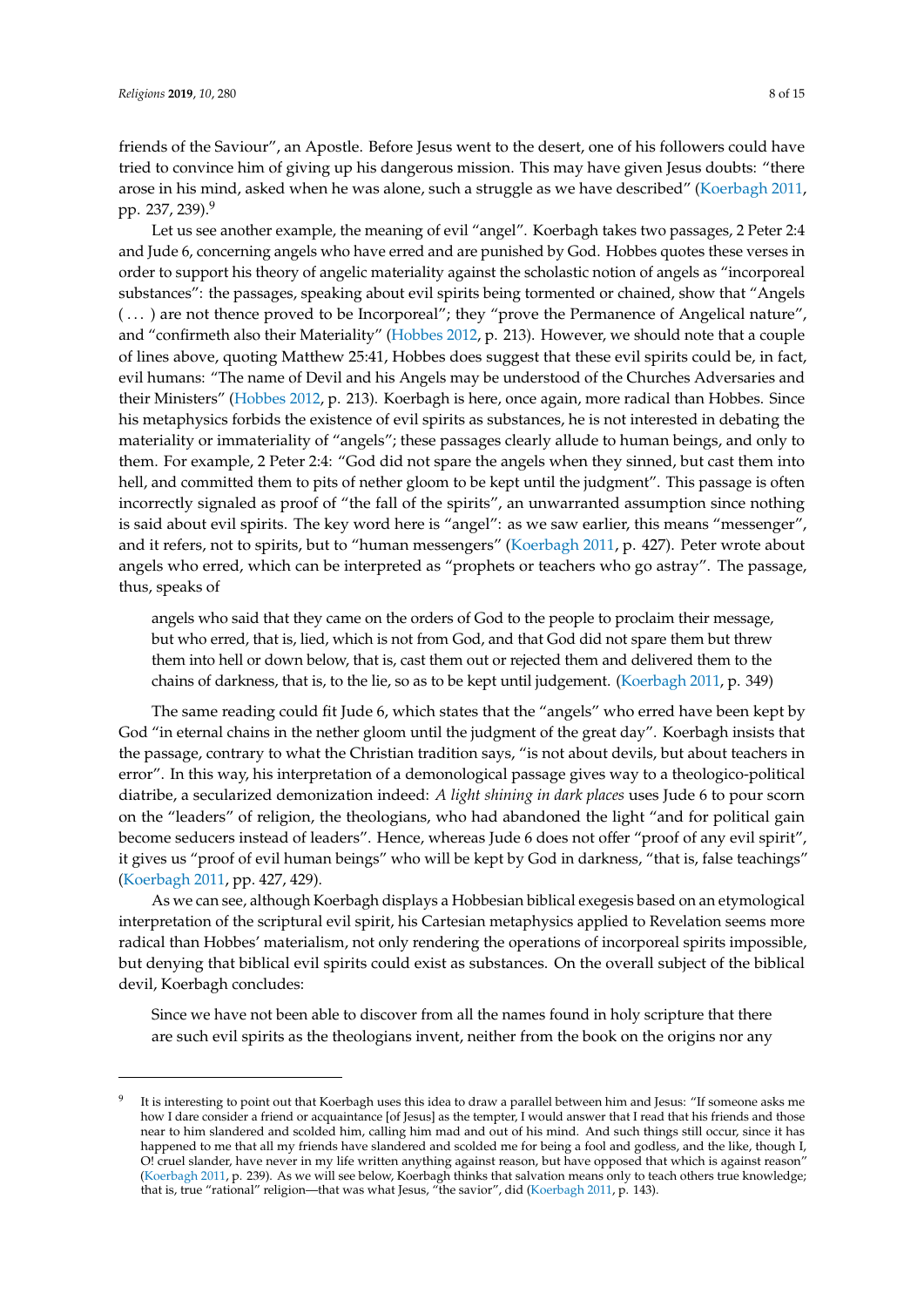other place in holy scripture, as has been said and proved, we rightly reject the fabricated evil spirits as well. [\(Koerbagh](#page-13-18) [2011,](#page-13-18) p. 451)

#### **3.** *A Light* **to Unveil Demonic Possession**

If disembodied spirits cannot intervene in the material world, and if scriptural "evil spirits" are non-existent and can be accounted for as inner natural dispositions, inner thoughts, and human enemies, what does Koerbagh think of demonic possession? In a nutshell, the state of possession is related to diseases, extraordinary but natural behavior, and evil thoughts. This interpretation appears in Hobbes' *Leviathan*, in which every biblical instance of demonic possession is read as a natural process or as metaphor. For example, since "the spirit of man, when it produceth unclean actions, is ordinarily called an unclean spirit", the Scripture may deploy this inclination to evil, metaphorically, as a demonic possession; thus, for example, the "entrance" of Satan in a man could be understood as "the wicked Cogitations, and Designes of the Adversaries of Christ, and his Disciples" [\(Hobbes](#page-13-26) [2012,](#page-13-26) pp. 38, 355). Likewise, as the biblical term "spirit" may stand for an extraordinary bodily passion, such as a mental disease, "Mad-men are said to be possessed with a spirit". Thus, it is clear that the Bible refers to "Mad-men, or Lunatiques" as "Daemoniaques" [\(Hobbes](#page-13-26) [2012,](#page-13-26) pp. 208, 211).

However, let us also note that *Leviathan*'s materialism led Hobbes to deny the possibility of demonic possession precisely because he affirmed the existence of evil spirits: if "incorporeal substance" is an oxymoron, and spirits are bodies, then it is impossible to conceive a substance penetrating another substance. The fact that Hobbes admits spirits as substances explains why he rejects possession:

I have not yet observed any place of Scripture, from whence it can be gathered, that any man was ever possessed with any other Corporeall Spirit, but that of his owne, by which his body is naturally moved (...). I find that there are Spirits Corporeall, (though subtile and Invisible); but not that any mans body was possessed, or inhabited by them. [\(Hobbes](#page-13-26) [2012,](#page-13-26) pp. 354–55)

Again, although Koerbagh's exegesis admits a Hobbesian naturalization and metaphorization of biblical possession, his metaphysics led him to a far more radical account of this subject. Let us start with his etymological analysis. *A light shining in dark places* devotes several paragraphs to analyze the Greek word which, in the New Testament, expresses the state of being possessed, *daimonizestai*. As a derivation of *daimon*, its meaning could be "being placed among the gods, or being counted as gods, or being turned into a god" [\(Koerbagh](#page-13-18) [2011,](#page-13-18) p. 433). On the other hand, as the word *daimon* can refer to either a good or a bad spirit, *daimonizestai* can also mean "being guided by a good spirit as well as being plagued by an evil spirit". This is in line with Koerbagh's preferred meaning for *daimon*, "the inborn nature of man". Thus, "it is certain that someone with a good nature also has a good soul or spirit, and that one with a bad nature also has a bad soul or spirit". Should someone look for a "reasonably clear explanation" for possession, one would need only to "apply a good spirit to someone's good nature and an evil spirit to an evil nature" [\(Koerbagh](#page-13-18) [2011,](#page-13-18) p. 435).

In this context, a demonic possession could be interpreted through metaphorization and naturalization. *Daimonizestai* may be read as "being plagued by an evil spirit", because, as Cartesianism shows, spirit is thought, and "thoughts are workings of the mind, that is of the soul". The cause of the suffering, then, is spiritual, but it is internal rather than external: those who are *daimonizestai* "are not plagued by an evil spirit coming from outside, as the theologians think, but by an evil or defective soul". This, in turn, could be the result of physical impairments, such as "poor constitution of the blood" and "weakness of the brain" [\(Koerbagh](#page-13-18) [2011,](#page-13-18) p. 433). Furthermore, Koerbagh is explicit in the Spinozist equation of God and *natura*. Because God is the essence of all his modes of being, it could be said that all things—bodies, thoughts, diseases, events—are God's messengers [\(Wielema](#page-14-6) [2003b,](#page-14-6) p. 74). It seems appropriate, then, to think that "someone is punished or plagued by God" with an evil spirit, because "various diseases with which we are often visited by God are evil spirits, and furthermore all sorts of evil thoughts". In one of his most monistic paragraphs, Koerbagh affirms that *daimonizestai* can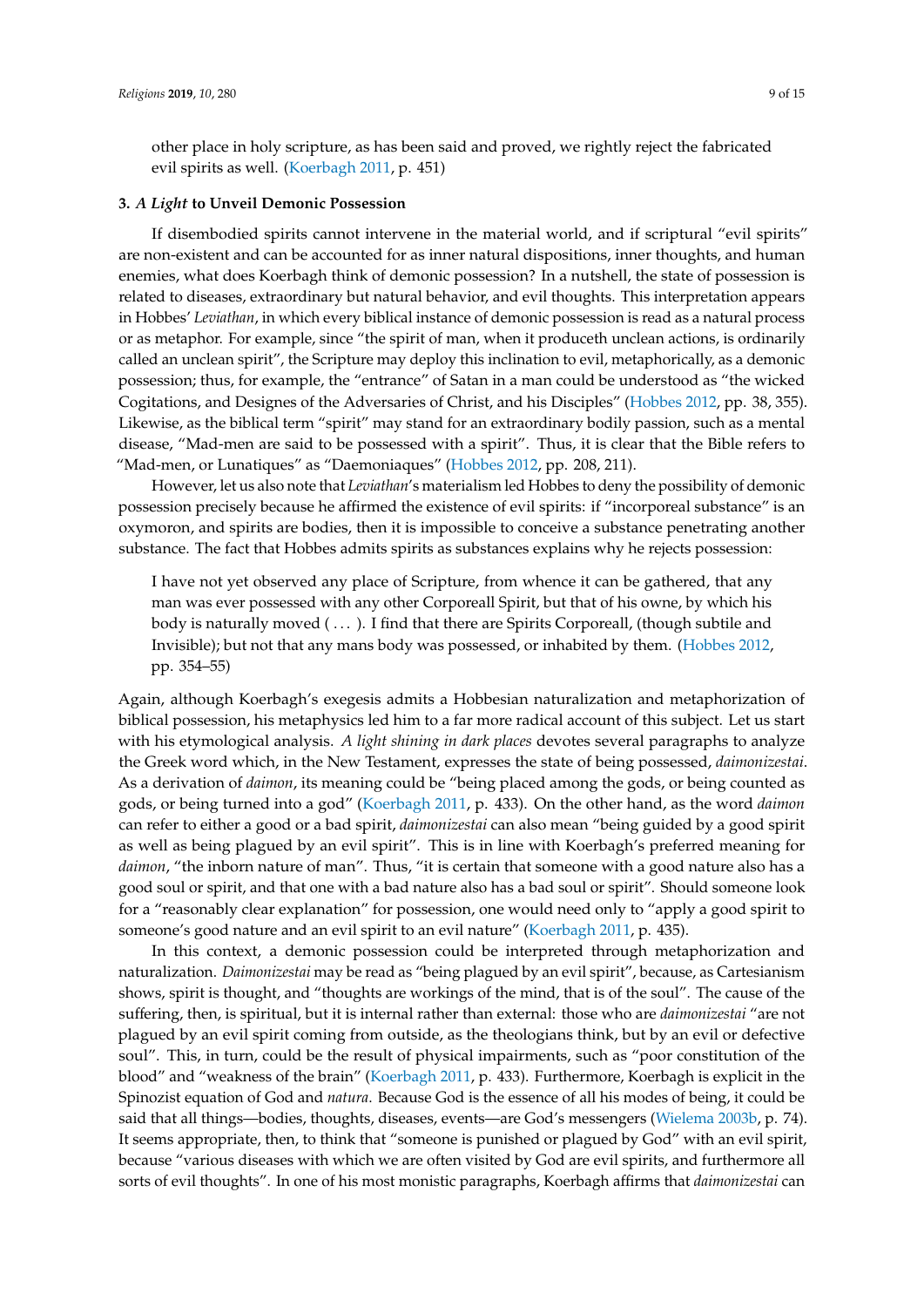be interpreted as "being tortured or plagued by God, namely by madness, insanity, epilepsy, lunacy, or evil thoughts" [\(Koerbagh](#page-13-18) [2011,](#page-13-18) p. 433).

As this state often results in "being out of one's senses", it produces symptoms that are commonly attached to demonic possession. Koerbagh happens to list symptoms found in the Bible, but without mentioning any scriptural passage: being mute and blind (Matthew 9: 33; 12: 22), falling down (Mark 9: 18, 20), not hearing (Mark 9, 25; Matthew 12: 22):<sup>10</sup>

When someone catches one of the described diseases, he becomes so witless or out of his mind that he falls down and does not see or hear, as happens with such afflictions, or so out of his wits that he says strange things which he has no recollection of having said. [\(Koerbagh](#page-13-18) [2011,](#page-13-18) p. 433)

But why is this confusion between demonic possession and natural affliction so common? Here, we may detect Hobbes' influence. *Leviathan* affirms that ignorance of natural causes led Pagans and Jews to take as possessed people those madmen and lunatiques "or [those] that spoke anything, which they for want of understanding, thought absurd" [\(Hobbes](#page-13-26) [2012,](#page-13-26) p. 353). Koerbagh follows this explanation: "those who were plagued by rage or madness sometimes did and said curious and absurd things for which the common people could not give an explanation or provide a cause" [\(Koerbagh](#page-13-18) [2011,](#page-13-18) p. 437). As his analyses on devils and *daimonizestai* prove, this cause has nothing to do with diabolical spirits; for Koerbagh, being possessed simply means that one suffers at the hands of *natura* and of human nature.

Let us see an example of Koerbagh's exegesis concerning a biblical case of possession and exorcism, Matthew 12:22 and 24. He quotes Matthew 12:22: "Then a blind and mute demoniac was brought to him, and [Jesus] healed him, so that the man spoke and saw". He starts by pointing out that *daimonizomenos*, translated here as "demoniac", comes from *daimonizestai*, the state of being plagued by evil spirits—i.e., by evil thoughts or physical ailments. The best reading of the passage would be: "Then was brought to him one who was miserable (or crazed) being blind and deaf, or deaf mute" (see note 11 above); and later: "And he cured him so that the blind and deaf mute spoke and saw" [\(Koerbagh](#page-13-18) [2011,](#page-13-18) p. 441).

This opens Koerbagh's discussion on exorcism. Witnessing this cure, the Pharisees thought that Jesus was in league with the devil, who gave him the power to exorcize: "This one does not throw out the devils unless through Beelzebub, lord of the devils" (Matthew 12: 24). Nevertheless, Koerbagh affirms that Matthew 12:22 says nothing about an exorcism:

It does not say "throw out", as is stated in [Matthew 12:] verse 24, as if one could throw out a spirit as a hand throws a stone. Instead, it says here that the Saviour cured the sick or miserable man of his afflictions. [\(Koerbagh](#page-13-18) [2011,](#page-13-18) p. 443)

Koerbagh develops his interpretation of Matthew 12:24 by analyzing the Pharisees' accusation that Jesus exorcized through the power of the devil. The passage, Koerbagh contends, says nothing about "devils": it speaks of *daimonian*; that is, gods or evil spirits. The reading of the passage should thus be "This does not throw out the evil nature (or deficient nature; that is, deficiencies, namely of people) unless in the lord of the flies, highest (that is helper) of the evil natures". What could this mean? With a keen sense of the importance of history and culture for an adequate interpretation of the biblical text, Koerbagh points at Pagan religious *praxis*. The heathens used to ascribe a "special god", a "patron helper" so to speak, to every given sickness. Beelzebub, "the lord of the flies", was one of them, "a patron or helper in some mental deficiencies". This was known by the Pharisees, and provided the substance of their accusation to Jesus, i.e., that he was as an impious Jew:

Let us point out that Koerbagh stresses that Matthew 12:22 is not about a blind and mute demoniac, but a blind and deaf one: the biblical word "kophos" does not mean "mute", as traditional translations have it, "but deaf, and deaf from birth, which is put together in Dutch in a fine expression, namely deaf mute" [\(Koerbagh](#page-13-18) [2011,](#page-13-18) p. 441).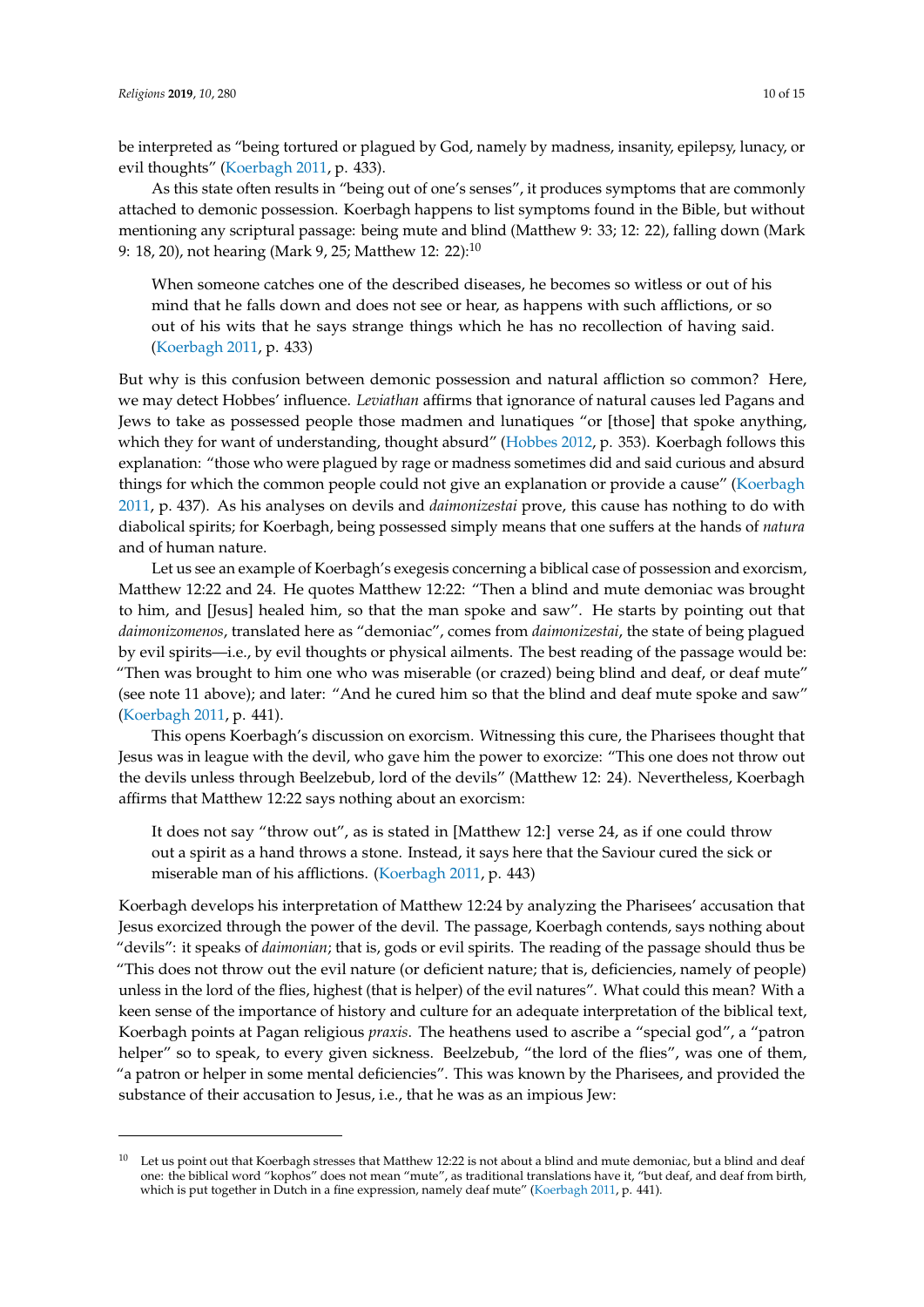Wishing to portray the Saviour (although they knew that he was a Jew) as a heathen and scold him, [the Jews] said in their slander: 'He does not throw out the evil natures (or deficiencies) except in the lord of the flies, chief of evil natures (or miseries, or miraculous things, as the word *daimonia* can also be interpreted), that is, he helps in the name of an idol (whom the heathens claim to be a helper in several specific troubles or miseries) and not in the name of the true God. [\(Koerbagh](#page-13-18) [2011,](#page-13-18) pp. 439–41)

Since Koerbagh rejects the notion of exorcism (he speaks about the "cure" of a natural affliction), his detailed analysis of the passage betrays an interest in highlighting the cultural context in which the Jews and Christ used to live. The religious practices of the Pagans allowed the Jews to cast Jesus as an idolater, denying him the power to exorcize in the name of God, and instead accusing him of exorcizing in the name of a demon. In this same line, Koerbagh adds, Matthew 12:24 should not be taken as a biblical proof of the existence of demons and the possibility of exorcism, because the Pharisees "did not speak as wise and learned people but as superstitious heathens and Greeks, whose way of speaking they used" [\(Koerbagh](#page-13-18) [2011,](#page-13-18) p. 439). Scripture, then, seems to teach us nothing about metaphysics, but a great deal about the mental world of their authors. In the concluding section, we shall see why this insistence on the culture of the biblical world is crucial to understanding the implications of Koerbagh's denial of demonic possession and demonology.

### **4. The Devil, from Sacred Truth to Cultural Heritage**

After this account on the philosophical and exegetical assault on spirits, demons, and demonic possession in the thought of Adriaan Koerbagh, it should be clear why the second half of the XVIIth century provided the most coherent attack on the medieval and early modern idea of the devil that Europe had ever met until that moment. The anonymous 1691 Dutch poet with whom we opened this article was indeed right when he related Balthasar Bekker's *De Betoverde Weereld* to Thomas Hobbes and Koerbagh. Anyone reading Bekker's work will immediately encounter the same strategies of naturalization, metaphorization, and a critical use of etymology regarding the interpretation of biblical devils and instances of demonic possession. Of course, Hobbes's *Leviathan* and Bekker's anti-demonological synthesis cannot be compared with Koerbagh's book in terms of actual impact in the debate about devils and demons, given that *A light shining in dark places* remained an unknown *oeuvre* for centuries. But that should not deter us from stressing the radical nature of Koerbagh's views on the subject. His biblical interpretation, armed with Greek and Hebrew etymology, natural afflictions, and figures of speech, provided alternative explanations for those key passages concerning demons. This, I think, was developed under an important Hobbesian influence. Nevertheless, whereas Hobbes taught that Revelation commands us to believe in the devil's existence, and that materialism shows us that spirits must be substances—and thus real entities—Koerbagh's definition of spirit entailed the metaphysical impossibility of the existence of the devil and the experience of spiritual possession. Koerbagh's Cartesianism, then, far surpassed Hobbes' materialism; thus, at least from the anti-demonological point of view, radicalism was indeed on the side of the early Dutch Enlightenment.

Thus, we may highlight Koerbagh's role in the intellectual history of the critique of the Christian devil, and his place in the proto-Enlightenment equation between demonology and superstition. Along this line, I wish to employ this last section to entertain a further thought on his perceptions regarding these affinities between superstition and belief in demons. As Wiep van Bunge notes, decades before Bekker entered the early Enlightenment scene, demonic intervention had already been ridiculed as the product of philosophical, theological, and philological error [\(Van Bunge](#page-14-11) [1995,](#page-14-11) p. 50). As may be gathered from what we wrote in the preceding sections, Koerbagh had the intention to extirpate the Christian devil from true religion, thus curtailing the role of demonology in the economy of the sacred. My question here is in which way is this anti-demonological project connected with the Enlightenment gesture towards the secularization of Scripture. In this specific case, I am interested in the overall impact of the naturalistic and historical reading of biblical passages concerning the Enemy, and their relationship (or lack of) with the Christian truth.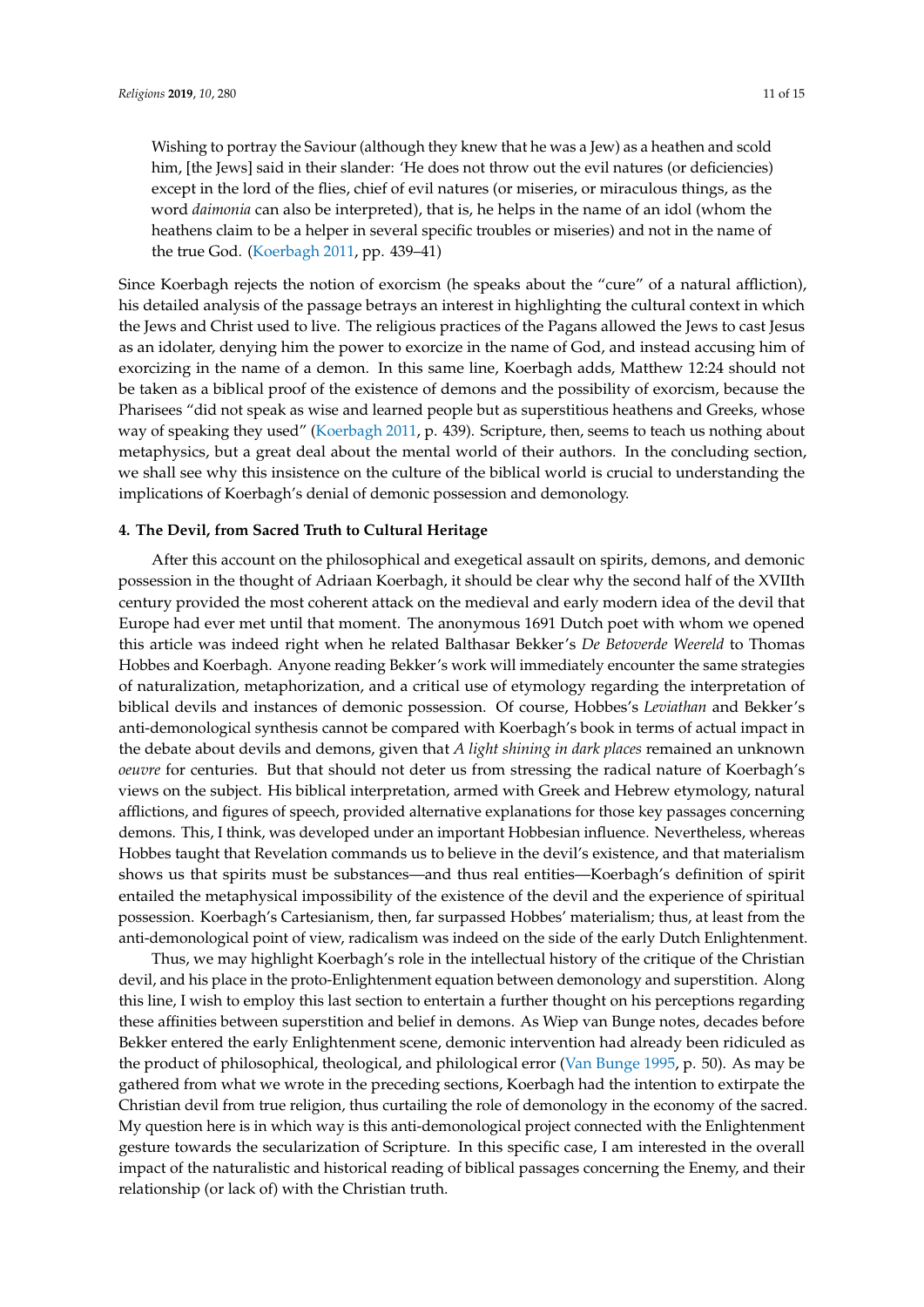Hobbes is, again, of some importance if we want to understand this. Given that, as we saw, biblical demonic possession is a metaphor or an illness, why did Christ heal as if he was exorcizing demons? Jesus' exorcisms are an example of divine *accommodatio*: the message that God wishes to convey must be uttered in the language of men, i.e., adapted to their capacities. Thus, Christ commanded "the Madnesse, or Lunacy he cureth" as if they were devils, because people at that time believed that natural afflictions were instigated by evil spirits [\(Hobbes](#page-13-26) [2012,](#page-13-26) p. 354). Does this make Jesus a liar? Why would the Savior, who is the Truth, trick us? All this discussion, Hobbes affirms, is a matter "more curious than necessary for a Christian mans Salvation". To debate the possibility or impossibility of possession is futile. True Revelation tells us that demons exist; nevertheless, the only article of faith that matters for salvation is that Jesus is the Christ, who promises a future Kingdom and immortality for those who believe in him. Thus, "the opinion of Possession by Spirits, or Phantasmes, are no impediment in the way" of salvation; furthermore, it could be a dangerous occasion for men "of going out of the way, and to follow their own Inventions" [\(Hobbes](#page-13-26) [2012,](#page-13-26) p. 355). In addition, Revelation teaches us nothing about natural philosophy: Christ only spoke about the fundamental principles of salvation, "leaving the world, and the Philosophy thereof to the disputation of men, for the Exercising of their natural Reason" [\(Hobbes](#page-13-26) [2012,](#page-13-26) pp. 38–39). Speaking explicitly about demonic possession, Hobbes contends that Jesus left "the search of natural Causes, and Sciences, to the natural Reason and Industry of men" [\(Hobbes](#page-13-26) [2012,](#page-13-26) p. 355). In conclusion, devils, their activities, and our understanding of them are indifferent regarding salvation.

We know that Koerbagh took a more radical turn than Hobbes, claiming that demons were not even part of Revelation. Revelation is not distinct from philosophy: the word of God is not above or against reason; it is reason, and if reason shows that there are not evil spirits as the theologians understand them, then Scripture must reflect this. Indeed, if read without prejudice and according to the literal meaning of the Hebrew and Greek original, the Bible does not support the belief in the existence of the devil [\(Wielema](#page-14-6) [2003b,](#page-14-6) pp. 65–66, 72). After his critical analyses on demons, Koerbagh asks:

Where in holy scripture is there such an explicit commandment as that those who do not believe that there are such fabricated evil spirits as the clergy invent will be forever doomed? Nowhere. [\(Koerbagh](#page-13-18) [2011,](#page-13-18) p. 451)

But we do hear Hobbes loud and clear when Koerbagh discusses the salvational value of belief in demons: devils are not "a matter of importance in which there is any salvation", and on this subject "one can believe or reject it as one chooses". Moreover, Koerbagh's idea of salvation clashes head on with demonology because, for him, salvation consists "in bringing one or many (the more, the greater the saviour) out of ignorance to knowledge, wisdom and understanding"—an interesting hint at the Spinozist moral commandment, "love your neighbor". This is the true "knowledge of God", which allows us to reach "life eternal" [\(Koerbagh](#page-13-18) [2011,](#page-13-18) pp. 143, 451). It is safe to say, given what we saw above about Koerbagh's interpretation of biblical evil spirits, that few things are further away from knowledge than the Christian idea of demons.

It seems clear, then, that Hobbes and Koerbagh share the view according to which, even when the Scripture mentions devils (or that which the theologians take for devils), they are not part of the fundamental sacred truth; quite the contrary, they are pernicious if one wishes to search for salvation. Let us go a step further and ask where, according to Hobbes and Koerbagh, did these devils and the belief in them came from in the first place. *Leviathan* provides an answer: the Pagan worldview. Given that the Pagans misunderstood nature's operations, they posit gods and *daemones*, invisible and powerful spirits, good or bad, to explain many natural events that they could not comprehend—for example, madness, which they attributed to demonic possession. Now, these Pagan *daemones* found their way first into Judaism, and then into Christianity [\(Hobbes](#page-13-26) [2012,](#page-13-26) pp. 51, 353). Indeed, says Hobbes, that which the Greeks called "Daemones", the Jews "called Spirits, and Angels, Good or Bad"; not even the Apostles escaped from this: "The Disciples themselves did follow the common opinion of both Jews and Gentiles, that some such apparitions were not Imaginary, but real" [\(Hobbes](#page-13-26) [2012,](#page-13-26) p. 210). These ideas concerning spirits did not change over time; on the contrary, the Christian religion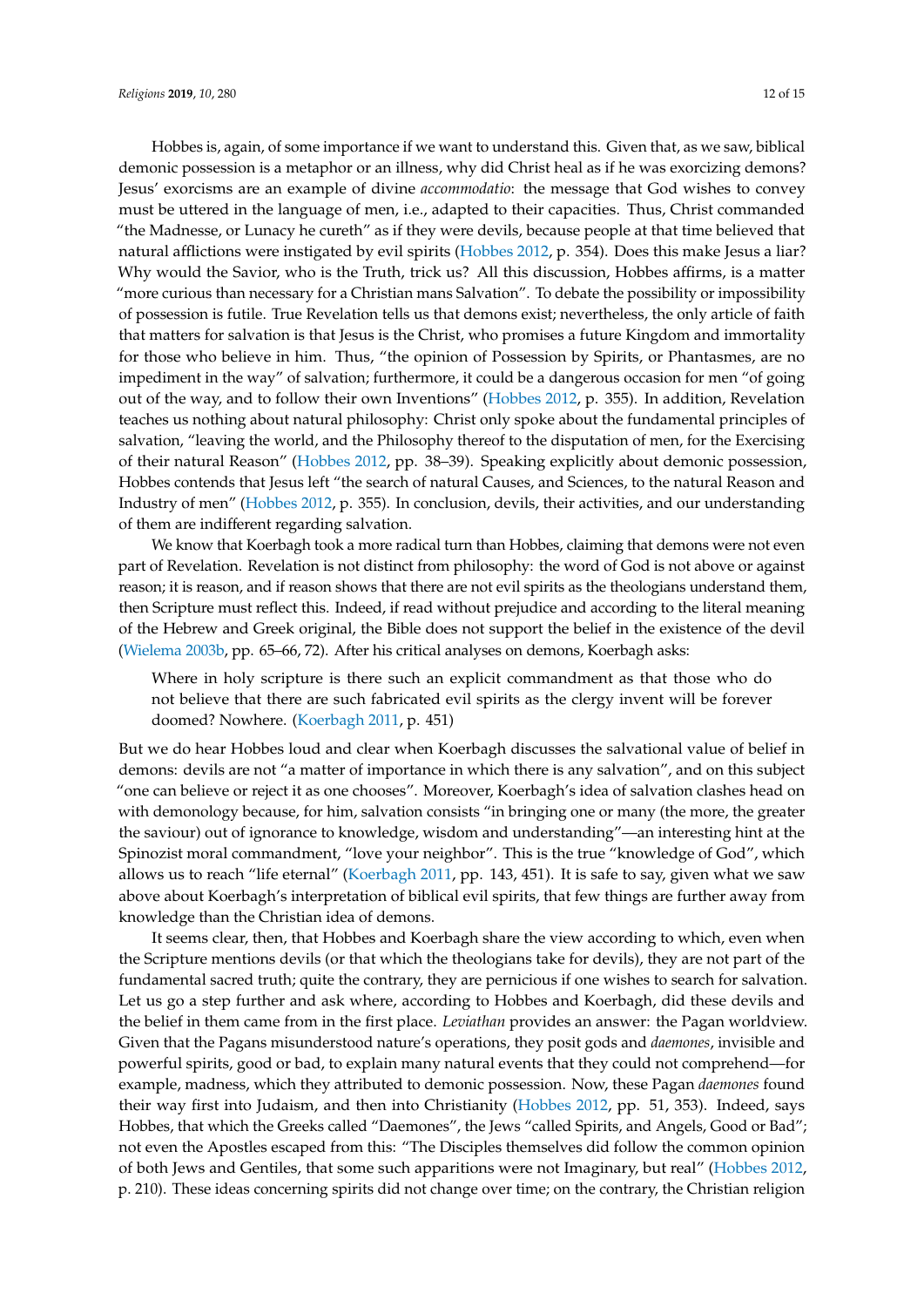inherited "the Daemonology of the Heathen Poets, that is to say, their fabulous Doctrine concerning Daemons" [\(Hobbes](#page-13-26) [2012,](#page-13-26) p. 334). In the hands of the clergy, themselves, part of a "confederacy of deceivers", this pernicious doctrine is still damaging the State and its subjects. And they are deceivers because demonology, that vital remnant of Paganism, is not part of true religion: "Men are the more easily seduced to believe the doctrine of Devils, which at that time was the Religion of the Gentiles, and contrary to that of Moses and of Christ" [\(Hobbes](#page-13-26) [2012,](#page-13-26) p. 244). *Leviathan*, itself, with its combination of natural philosophy, anthropology, biblical exegesis, and political theory, is Hobbes's attempt to free Christianity and the State from this dangerous belief.

Koerbagh is also explicit in relating Christian demonology to Paganism. The Greeks, "being heathens full of superstition", invented *daimones*; that is, gods, spirits, and spectres. Christianity took these entities at heart as evidence of the existence of the devil—"if we want to accept the Greek fictions and nonsense, then I admit that the theologians would already have some proof here". Under Koerbagh's eyes, many central elements of traditional demonology are only variations on Pagan themes. For example, the concept of hell derives from the "heathens poets" who, "often like clergy", devised "such terrifying fabrications"—in this case, Hades—in order to "scare the common people away from doing evil". We may expect this fiction, given that the poets of antiquity, "who often or usually took the place of theologians in ancient times", used to invent "many fantasies". Another example: the demonic serpent in the Garden of Eden may also have been of heathen origin. The whole story may come from that "incorrect way of speaking and writing that was quite common among the Egyptian priesthood, from whom Moses learned it and introduced it into the Jewish religion". Finally, and as we saw above, Koerbagh believed that the Pharisees's accusation against Jesus—that he exorcized in the name of Beelzebub—could not stand as proof of the existence of the devil precisely because "those who spoke there did not speak as wise and learned people but as superstitious heathens and Greeks". Indeed, "Greek superstitions"—in this case, the devil—"also took hold of the Jews" [\(Koerbagh](#page-13-18) [2011,](#page-13-18) pp. 341, 435, 439, 443, 449).

As we may see, Hobbes and Koerbagh strove for the elimination of many central aspects of early modern Christianity, labeling them as "superstitions" and treating them as alien to God's true message. What is truly divine in Scripture—"Jesus is the Christ" (Hobbes), "teach others true knowledge" (Koerbagh)—must be isolated from what is strictly the product of human invention. Pagan and Jewish languages and figures of speech, their legends and stories, and above all their ignorance of natural law and metaphysics, have swaddled the simple sacred message in layer after layer of philosophical, theological, and scientific error, i.e., in superstition. This has not been corrected by Christianity as organized religion; quite the contrary, theologians strengthened these errors. It is the mission of the true philosopher and the true Christian to rediscover the divine truth. This, I think, is what Koerbagh, and Hobbes before him, aimed at.

This fits well with Koerbagh's discussion on the biblical devil and the scriptural instances of demonic possession. For him, the early modern idea of the Christian devil rests on Jewish and Pagan superstition; etymology, metaphors, evil thoughts, human enemies, and shared erroneous beliefs about metaphysics and natural laws in the biblical world could better explain those passages mentioning demons and possession. For Koerbagh, and here he departs from Hobbes, this explanation entails that devils do not exist at all, that they are indeed "fictitious evil spirits". As we may conclude, in a process that could be referred to as the secularization of the biblical devil, late XVIIth-century anti-demonologies like the one advanced by Adriaan Koerbagh turned what once was a part of a sacred truth into a fragment of a human—and thus a feeble, transitory, and changeable—cultural heritage.

**Funding:** This research received no external funding.

**Conflicts of Interest:** The author declares no conflict of interest.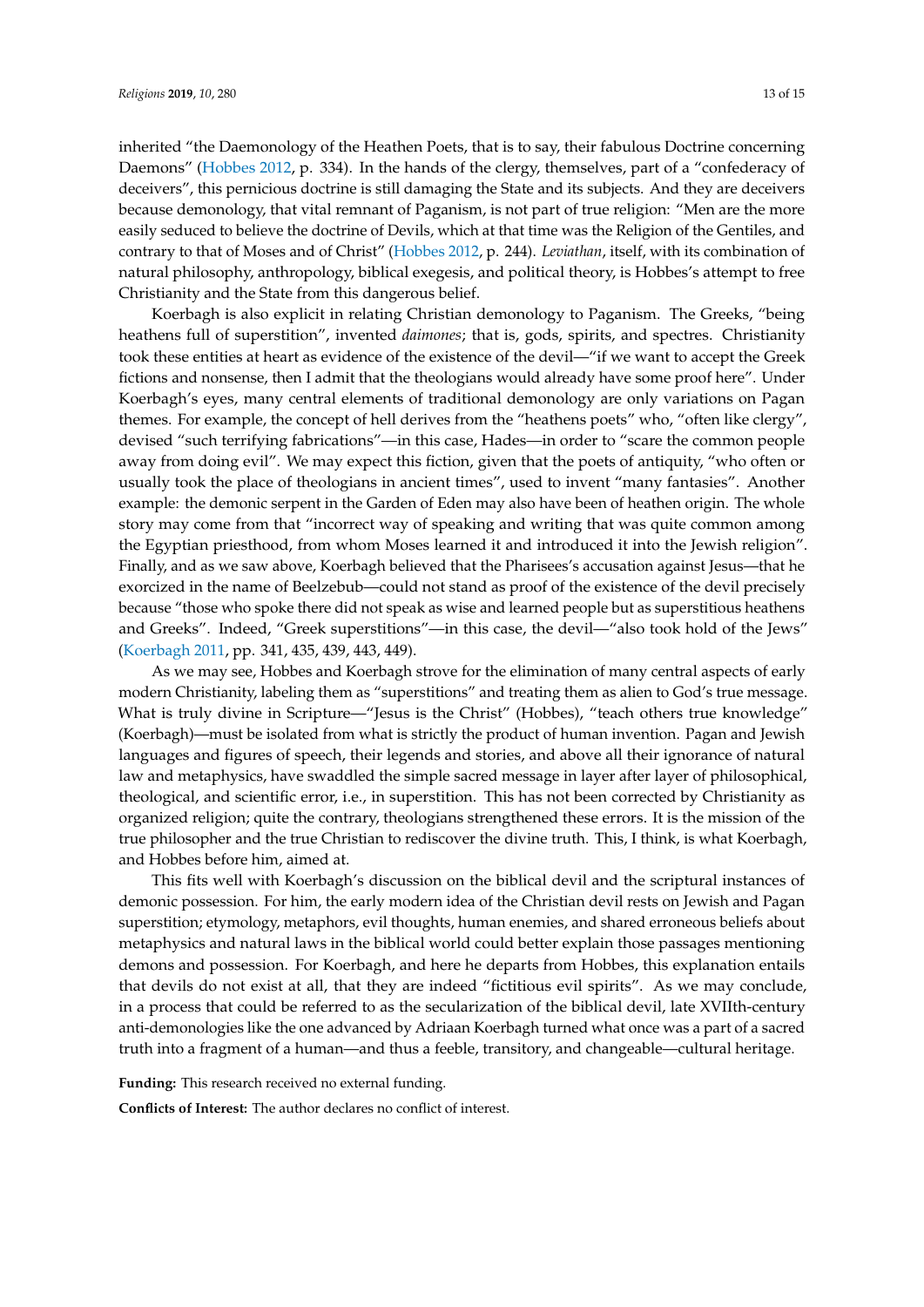## **References**

- <span id="page-13-5"></span>Anonymous. 1691. De Betoverde Weereld van den Hooggeleerden Heer, Dr. Balthasar Bekker, Door de Geestelykheit bevogten. In *Verscheyde Gedichten, Soo voor, als Tegen het Boek, Genaamt: De Betoverde Weereld*. Gedrukt: Voor de Liefhebbers.
- <span id="page-13-3"></span>Attfield, Robin. 1985. Balthasar Bekker and the decline of the Witch-Craze: The old demonology and the new philosophy. *Annals of Science* 42: 383–95. [\[CrossRef\]](http://dx.doi.org/10.1080/00033798500200421) [\[PubMed\]](http://www.ncbi.nlm.nih.gov/pubmed/11620703)
- <span id="page-13-12"></span>Bath, Jo, and John Newton. 2006. 'Sensible Proof of Spirits': Ghost Belief during the Late Seventeenth Century. *Folklore* 117: 1–14. [\[CrossRef\]](http://dx.doi.org/10.1080/00155870500479851)
- <span id="page-13-4"></span>Cameron, Euan. 2010. *Enchanted Europe: Superstition, Reason, and Religion, 1250–1750*. Oxford: Oxford University Press.
- <span id="page-13-24"></span>Champion, Justin. 2012. 'The Kingdom of Darkness': Hobbes and Heterodoxy. In *The Intellectual Consequences of Religious Heterodoxy 1600–1750*. Edited by Sarah Mortimer and John Robertson. Leiden: Brill, pp. 95–120.
- <span id="page-13-10"></span>Del Olmo, Ismael. 2018. Against Scarecrows and Half-Baked Christians: Thomas Hobbes on Spiritual Possession and (Civil) Exorcism. *Hobbes Studies* 31: 127–46. [\[CrossRef\]](http://dx.doi.org/10.1163/18750257-03102001)
- <span id="page-13-2"></span>Fix, Andrew. 1989. Angels, Devils, and Evil Spirits in Seventeenth-Century Thought: Balthasar Bekker and the Collegiants. *Journal of the History of Ideas* 50: 527–47. [\[CrossRef\]](http://dx.doi.org/10.2307/2709796)
- <span id="page-13-0"></span>Fix, Andrew. 1999. *Fallen Angels: Balthasar Bekker, Spirit Belief, and Confessionalism in the Seventeenth-Century Dutch Republic*. Dordrecht: Kluwer Academic.
- <span id="page-13-20"></span>Gijswijt-Hofstra, Marijke, Brian P. Levack, and Roy Porter, eds. 1999. *The Athlone History of Witchcraft and Magic in Europe: The Eighteenth and Nineteenth Centuries*. London: Athlone Press, vol. 5.
- <span id="page-13-6"></span>Hobbes, Thomas. 1928. *The Elements of Law: Natural and Politic*. Edited by Ferdinand Tönnies. London: Cambridge University Press.
- <span id="page-13-26"></span><span id="page-13-1"></span>Hobbes, Thomas. 2012. *Leviathan*. Edited by Noel Malcolm. Oxford: Clarendon Press, vol. 3.
- Israel, Jonathan. 1996. The Bekker Controversies as a Turning Point. *Dutch Crossings* 20: 5–21. [\[CrossRef\]](http://dx.doi.org/10.1080/03096564.1996.11784062)
- <span id="page-13-16"></span>Israel, Jonathan. 2001. *Radical Enlightenment: Philosophy and the Making of Modernity 1650–1750*. Oxford: Oxford University Press.
- <span id="page-13-14"></span>Jobe, Thomas. 1981. The Devil in Restoration Science: The Glanvill-Webster Witchcraft Debate. *Isis* 72: 342–56. [\[CrossRef\]](http://dx.doi.org/10.1086/352786)
- <span id="page-13-22"></span><span id="page-13-17"></span>Jongeneelen, Gerrit. 1991. La Philosophie Politique d'Adrien Koerbagh. *Cahiers Spinoza* 6: 247–67.
- Koerbagh, Adriaan. 1668. *Een Bloemhof van Allerley Lieflijkheid Sonder Verdriet Geplant door Vreederijk Waarmond Ondersoeker der Waarheyd*. Amsterdam: n.p.
- <span id="page-13-18"></span>Koerbagh, Adriaan. 2011. *A Light Shining in Dark Places, To Illuminate the Main Questions of Theology and Religion. Edited by Michiel Wielema*. Leiden: Brill.
- <span id="page-13-21"></span>Lilti, Antoine. 2009. Comment écrit-on l'histoire intellectuelle des Lumières? Spinozisme, radicalisme et philosophie. *Annales. Histoire, Sciences Sociales* 64: 171–206.
- <span id="page-13-11"></span>MacMillan, Alissa. 2014. Exorcizing Demons: Thomas Hobbes and Balthasar Bekker on Spirits and Religion. *Philosophica* 89: 13–48.
- <span id="page-13-23"></span>Malcolm, Noel. 2002. *Aspects of Hobbes*. Oxford: Clarendon Press.
- <span id="page-13-19"></span>Nadler, Steven. 2011. *A Book Forged in Hell: Spinoza's Scandalous Treatise and the Birth of the Secular Age*. Princeton: Princeton University Press.
- <span id="page-13-15"></span>Salatowsky, Sascha. 2017. Socinian Headaches: Adriaan Koerbagh and the Antitrinitarians. In *The Dutch Legacy: Radical Thinkers of the 17th Century and the Enlightenment*. Edited by Sonja Lavaert and Winfried Schröder. Leiden: Brill, pp. 165–203.
- <span id="page-13-13"></span>Schaffer, Simon. 1985. Occultism and Reason in the Seventeenth Century. In *Philosophy: Its History and Historiography*. Edited by Allan Holland. Dordrecht: Reidel Publishing, pp. 117–43.
- <span id="page-13-9"></span>Spinoza, Baruch. 1995. *The Letters*. Edited by Steven Barbone, Lee Rice and Jacob Adler. Indianapolis: Hacket Publishing Company.
- <span id="page-13-8"></span><span id="page-13-7"></span>Spinoza, Baruch. 2002. *Complete Works*. Edited by Michael Morgan. Indianapolis: Hackett Publishing Company. Spinoza, Baruch. 2007. *Theological-Political Treatise*. Edited by Jonathan Israel. Cambridge: Cambridge University Press.
- <span id="page-13-25"></span>Springborg, Patricia. 2004. The Enlightenment of Thomas Hobbes. *British Journal for the History of Philosophy* 12: 513–34. [\[CrossRef\]](http://dx.doi.org/10.1080/0960878042000253141)